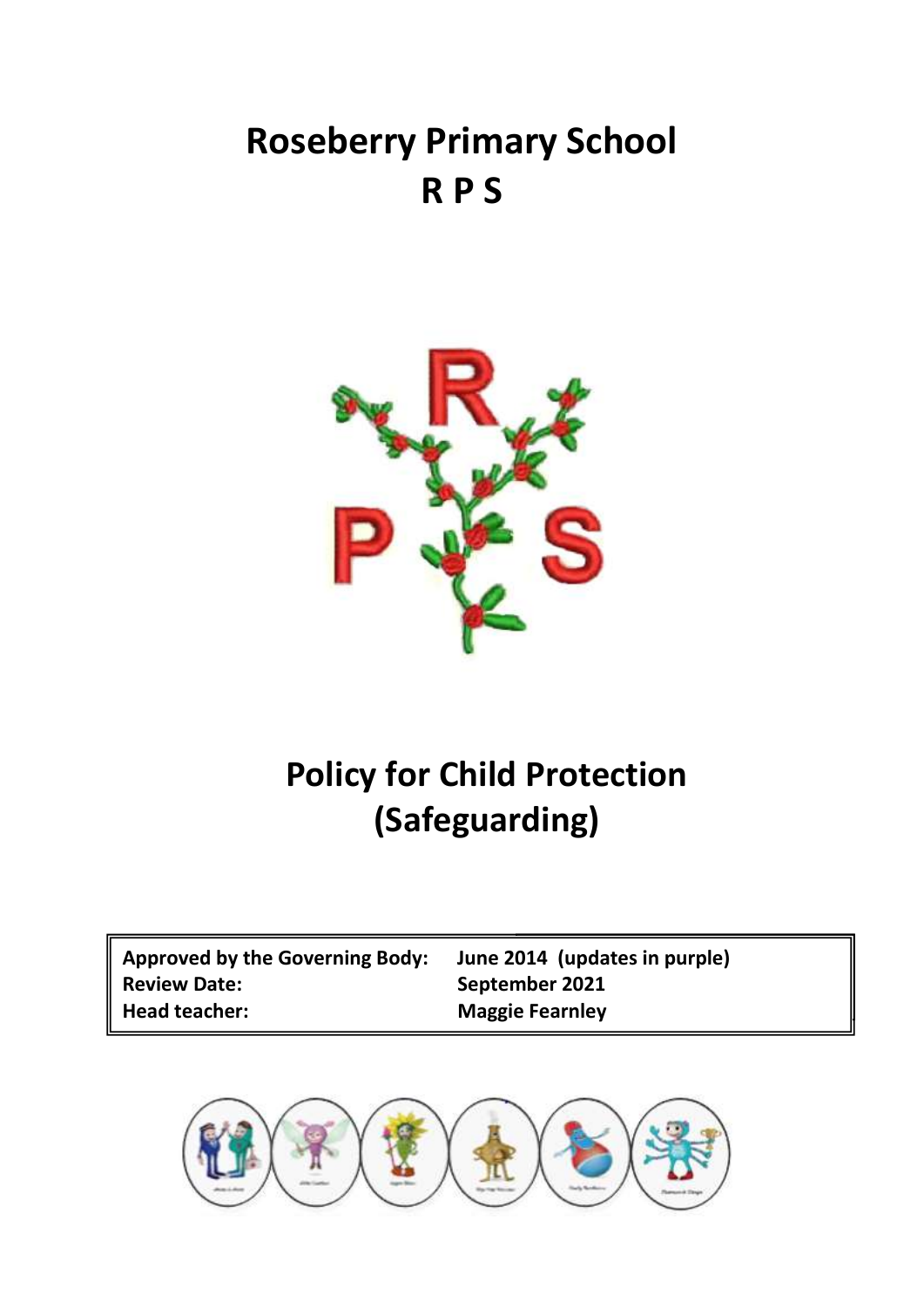# Roseberry Primary School Child Protection Policy

# **1. Purpose and Aim**

Roseberry Primary School's whole-school Child Protection Policy aims to provide clear direction to staff and others about expected codes of behaviour in dealing with child welfare concerns. This policy also aims to make explicit the school's commitment to the development of good practice and sound procedures to keep children safe in our school. This policy recognises that abuse can occur in all communities and contexts and that all staff have a responsibility and the opportunity to support children, in sharing concerns and worries in school to feel safe. The whole school culture of vigilance in Roseberry Primary School creates a safe space where children are supported, listened to and valued in what they choose to share and that ALL staff act immediately with the necessary level of intervention to create the most effective outcome for every individual child.

The purpose of this policy is, therefore, to ensure that our children's welfare is of paramount importance, early and additional help is offered to prevent escalation and where child protection concerns are identified referrals are handled sensitively, professionally and in ways that support the needs of the child's well-being.

Governors and staff are committed to keeping children safe by safeguarding and promoting the welfare of children in our care through all our policies, procedures and practices. We expect all our pupils' parents and visitors to share this commitment and understanding.

# **Introduction**

Roseberry Primary School fully recognises the contribution it can make to keeping children safe and supporting the pupils in its care. There are four main elements to Roseberry Primary School's Child Protection Policy:

- **1. Prevention** (positive school atmosphere, careful and vigilant teaching, pastoral care, support to pupils, providing good adult role models and the identification of early and additional support/services to children and families and recognising and reducing risks to children including harassment, bullying, victimisation, sexual violence and sexual harassment, criminal and sexual exploitation, preventing radicalisation (extremism, radicalisation and terrorism) and issues such as honour based abuse, female genital mutilation and forced marriage.)
- **2. Protection** (following agreed procedures, ensuring all staff respond appropriately and sensitively to child protection concerns and that every member of staff has regular training and updates at least annually and are supported to refer their concerns to the Designated Safeguarding Lead, Maggie Fearnley or Deputy Designated Safeguarding Lead, Cathryn McCabe, or The Hartlepool and Stockton Children's Hub (01429 284284 / 01642 130080) directly IF NECESSARY. In certain specific cases such as female genital mutilation (Mandatory reporting of FGM from October 2015), radicalisation or forced marriage there are SPOCS/named teams and individuals within the police who can be contacted).
- **3. Reconsideration** (following and challenging the progress of new referrals and existing cases to ensure that individual cases are reconsidered if there remains no improvement to a child's circumstances).
- **4. Support** (for pupils and school staff and for children who may be vulnerable due to their individual circumstances or extra-familial harm and taking action to enable all children to have the best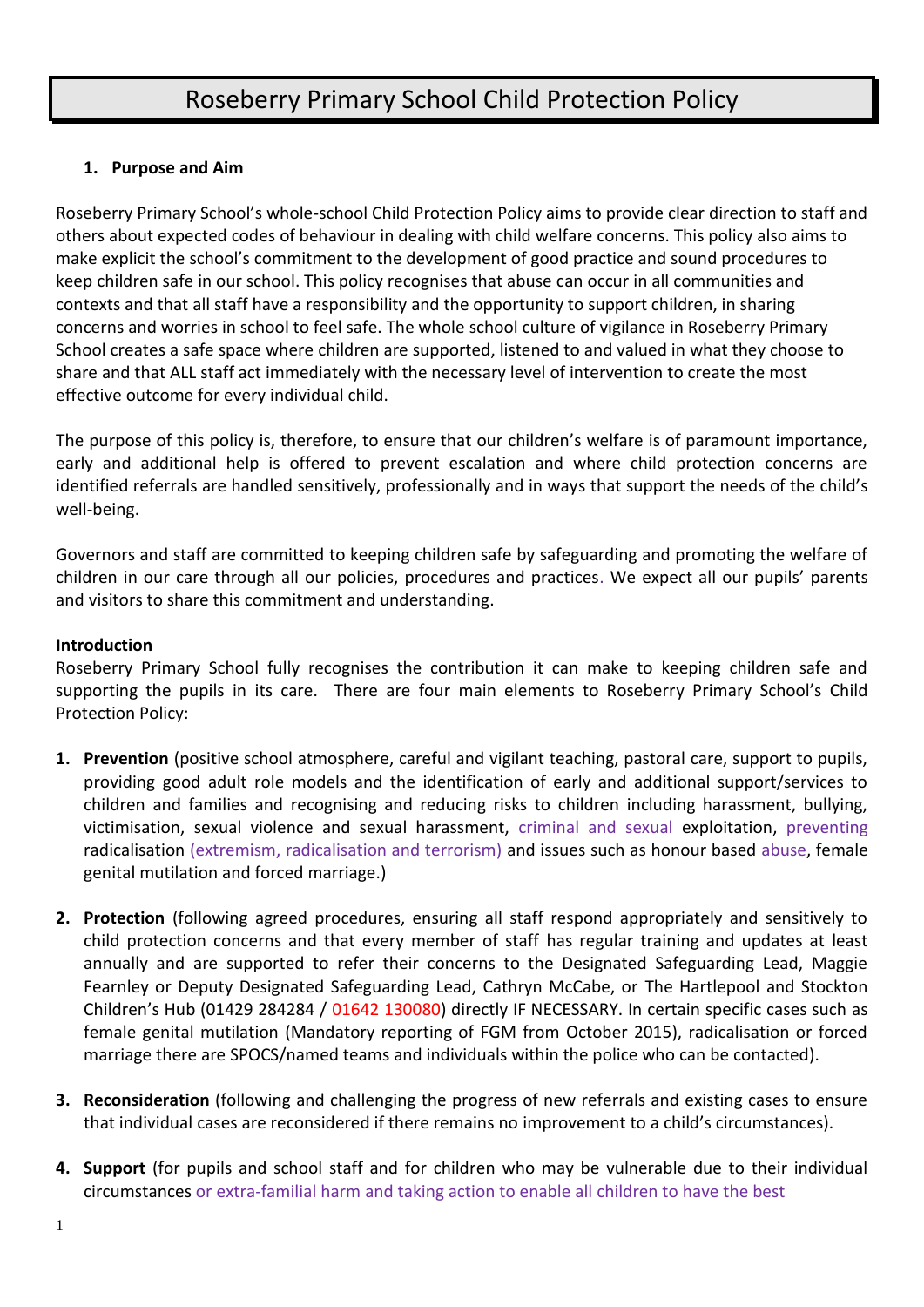outcomes). All staff have the added responsibility of recognising that there may be children with additional vulnerability who remain at higher risk of harm or abuse because of their existing vulnerability. All school and college staff should be particularly alert to the potential need for early help for a child who:

- is disabled and has specific additional needs
- has special educational needs (whether or not they have a statutory Education, Health and Care Plan)
- is a young carer
- is showing signs of being drawn in to anti-social or criminal behaviour, including gang involvement and association with organised crime groups
- is frequently missing/goes missing from care or from home
- is at risk of modern slavery, trafficking or exploitation
- is at risk of being radicalised or exploited
- is in a family circumstance presenting challenges for the child, such as drug and alcohol misuse, adult mental health issues and domestic abuse
- is misusing drugs or alcohol themselves
- has returned home to their family from care
- is a privately fostered child

### (KCSIE 2020)

All staff have a responsibility to recognise child abuse, neglect and peer on peer (child on child) abuse in its many forms. All staff should also be aware that mental health problems can, in some cases, be an indicator that a child has suffered or is at risk of suffering abuse, neglect or exploitation. Additional guidance on how our school supports the following areas of additional need or harm are provided in the hyperlinked documents in Appendix 1 of this Child Protection Policy and includes the full list taken from Keeping Children Safe in Education 2020 pages 82-97.

Broadly the areas taken from Keeping Children Safe in Education, 2020 Annex A, include:

- Children in the court system
- Children missing from education
- Children with family members in prison
- Child Criminal Exploitation (CCE)
- Child Sexual Exploitation (CSE)
- County Lines
- Domestic Abuse
- Homelessness
- So called 'Honour Based Abuse' inclusive of Female Genital Mutilation (FGM) and Forced Marriage.
- FGM
- **•** Forced Marriage
- Preventing Radicalisation
- The Prevent duty
- Channel
- Peer on Peer / Child on Child Abuse
- Sexual violence and sexual harassment between children in schools and colleges
- Upskirting
- The response to a report of sexual violence or sexual harassment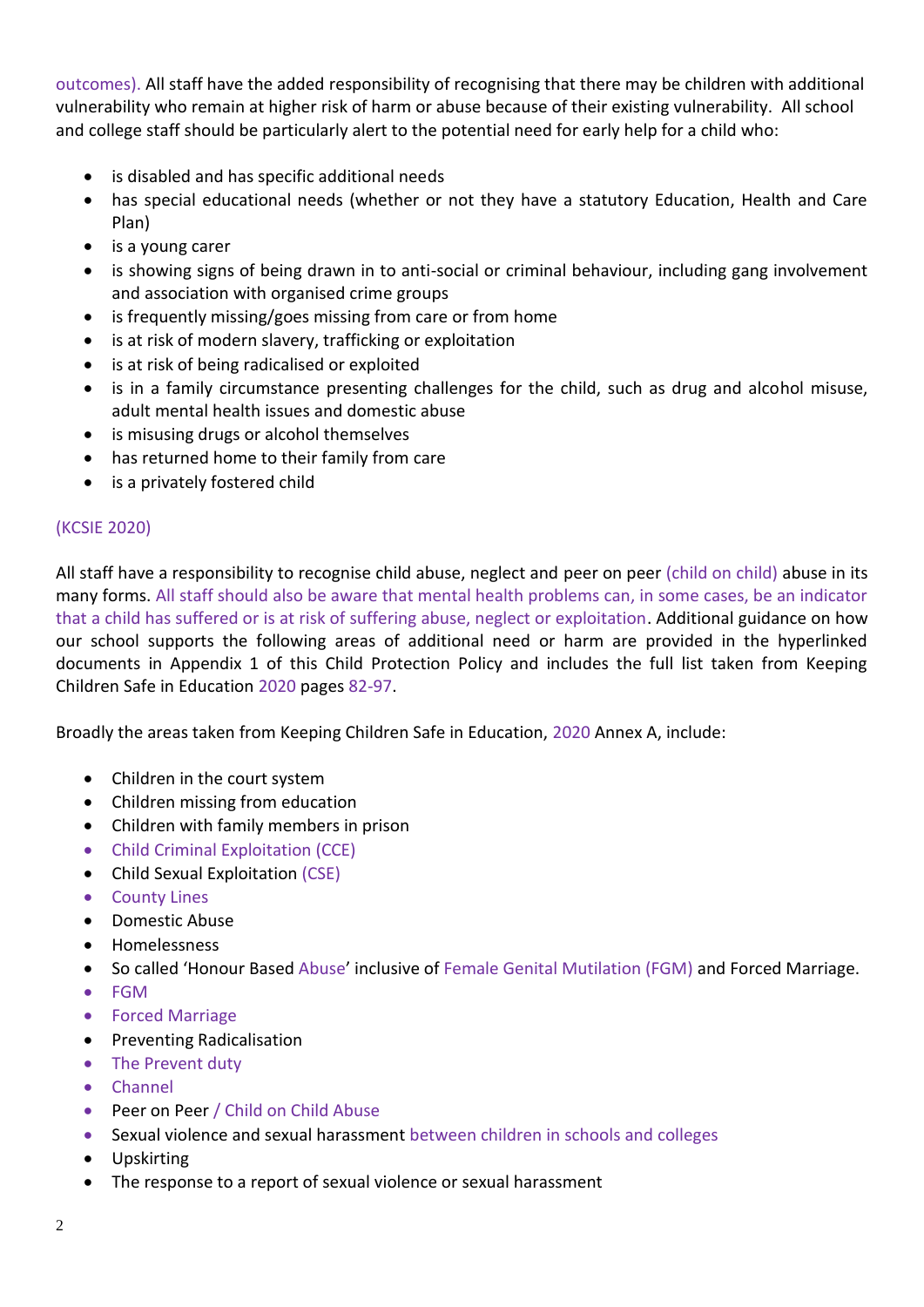#### (KCSIE 2020)

AS STATED THE FULL LIST OF ADDITIONAL ADVICE AND SUPPORTIVE HYPERLINKS CAN BE FOUND IN APPENDIX 1 OF THIS POLICY

In the event of any of the above issues being recognised, information should be shared directly with the Designated Safeguarding Leads which will result in the situation being recorded, evaluated and support offered in school or the pupil/s being referred to specific services.

#### **This policy applies to Roseberry Primary School's whole workforce.**

#### **Framework and Legislation**

No school operates in isolation. Keeping children safe from significant harm is the responsibility of all adults especially those working with children. The development of appropriate procedures and the monitoring of good practice are the responsibilities of Hartlepool and Stockton on Tees Safeguarding Children Partnership, which includes the partnership of several agencies who work with children and families across the borough.

Roseberry Primary School is committed to keeping children safe and safeguarding all children in accordance with Child Protection: Hartlepool and Stockton on Tees Safeguarding Children Partnership <https://www.hsscp.co.uk/> and partner agencies in all cases where there is a concern about significant harm.

Significant Harm is defined in The Children's Act 1989 as the ill-treatment (including sexual abuse and physical abuse) or the impairment of health (physical or mental) or development (physical, intellectual, emotional, social or behavioural) as compared to a similar child.

**Note**: harm now includes the impairment of a child's health or development as a result of witnessing the ill treatment of another person. *(Adoption and Children Act 2002)*

Local Authorities have a duty to investigate (under S47 of the Children Act 1989). Where a Local Authority is informed that there is a child who is living, or is found, in their area and they have reasonable cause to suspect that child is suffering or is likely to suffer significant harm they must make such enquiries as necessary to promote or safeguard the child's welfare. The Hartlepool and Stockton Children's Hub undertakes this responsibility on behalf of the Local Authority once a referral has been made.

Keeping Children Safe in Education September 2020 contains information on what schools and colleges **should** do and sets out the legal duties with which schools and colleges **must** comply. It should be read alongside Working Together to Safeguard Children 2018 which applies to all schools, including maintained nursery schools. The Children Act 1989 sets out the legal framework.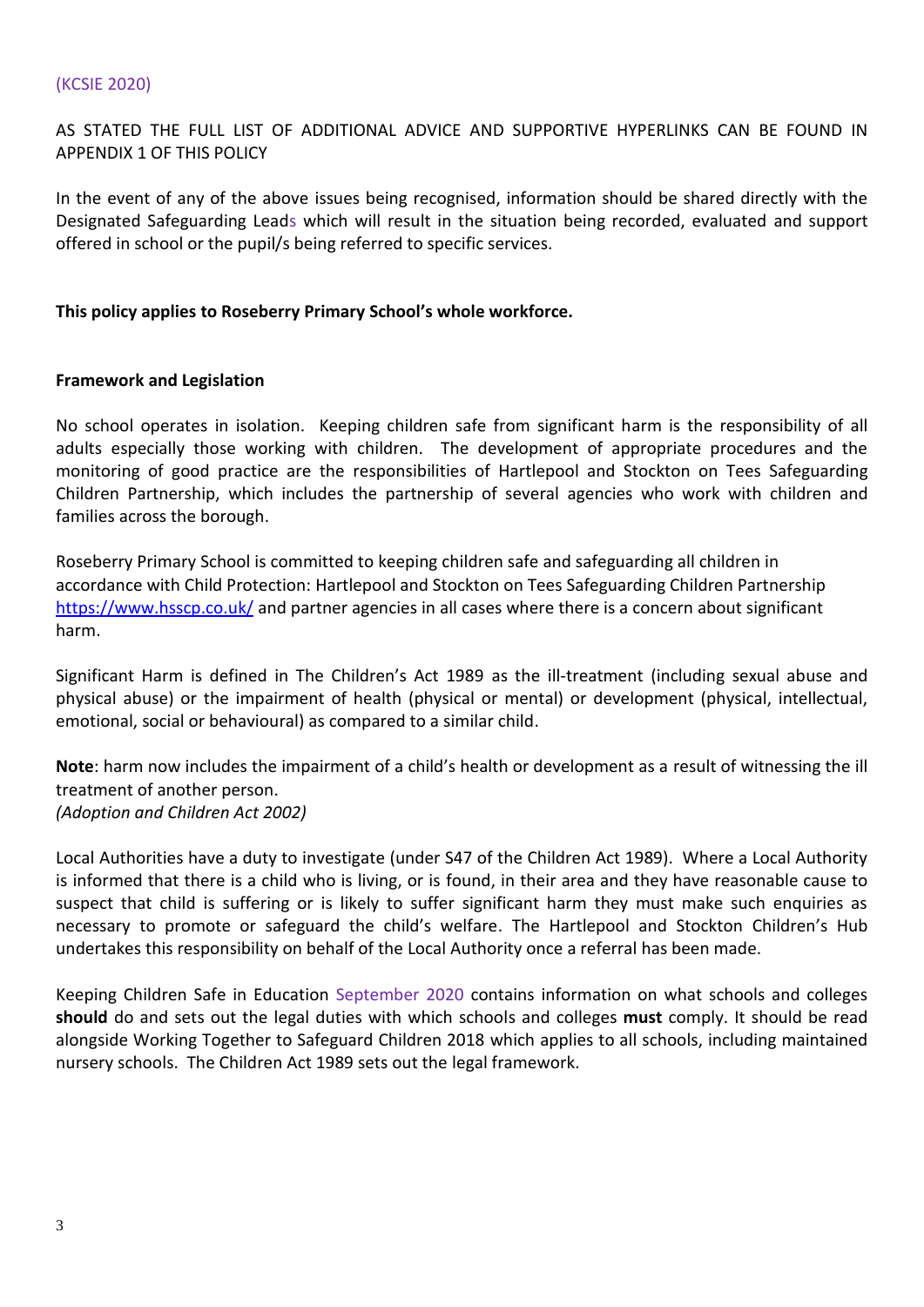# **Roles and Responsibilities For All Staff**

Safeguarding and promoting the welfare of children is defined for the purposes of this policy as: protecting ALL children from maltreatment and abuse; (including in addition to the four categories of harm, issues such as sexual violence and sexual harassment, child criminal exploitation (CCE), child sexual exploitation (CSE), honour based abuse (HBA) inclusive of female genital mutilation (FGM) and forced marriage, preventing radicalisation (extremism, radicalisation and terrorism), harassment, bullying and victimisation) preventing impairment of children's health (physical and mental health) or development; ensuring that children grow up in circumstances consistent with the provision of safe and effective care; and taking action to enable all children to have the best outcomes. This includes everyone under the age of 18.

Everyone who comes into contact with children and their families has a role to play in safeguarding children. Due to the regular contact with children all staff at Roseberry Primary School have, we hold a particularly important role in safeguarding as we are in a position to identify concerns early, provide help for children and to prevent concerns from escalating. Children can make disclosures or show signs of abuse at any time and to any individual and safeguarding incidents can occur within schools. Therefore, through a thorough induction process and the sharing of this policy to all staff, students and volunteers, it is important that ALL staff:

- Ensure that they listen to and reflect on the voice of the child at ALL times and take seriously any concerns raised to them by a child.
- Ensure that they report ANY concerns of harm to any child to the Designated Safeguarding Lead immediately. (However, ALL staff can refer their concerns directly to the Hartlepool and Stockton Children's Hub if necessary and the police in the stated incidents above. They should inform the Designated Safeguarding Lead as soon as possible if they have reported concerns directly).
- Ensure that they immediately share with the Designated Safeguarding Lead information shared with them by a child or directly observed/witnessed and record it. This could include sharing information on behalf of the Designated Safeguarding Lead with other agencies. All discussions, decisions and reasons for them should be recorded in writing adhering to Roseberry Primary School's Recording and Information Sharing Policy/Procedure.
- Ensure that they maintain an attitude of **'it could happen here'** and report any concerns regarding the behaviour of a child/an adult/staff member in school directly to the Designated Safeguarding Lead.
- Ensure that they feel able to raise concerns about poor or unsafe practices of staff and potential failures in the school's safeguarding regime through whistleblowing procedures and the Staff Behaviour/Code of Conduct Policy.
- Ensure that they attend regular formal training/updates at least annually to support them in recognising the signs and symptoms of abuse, particularly in support of early identification of needs of children to prevent an escalation of need or risk to the child.
- Ensure from the 1<sup>st</sup> July 2015 for schools, (or 18th September 2015 for Colleges) that under the Counter Terrorism and Security Act, April 2015, that the school has 'due regard to Prevent' and to assess risk of children and young people being radicalised or drawn into extremism/terrorism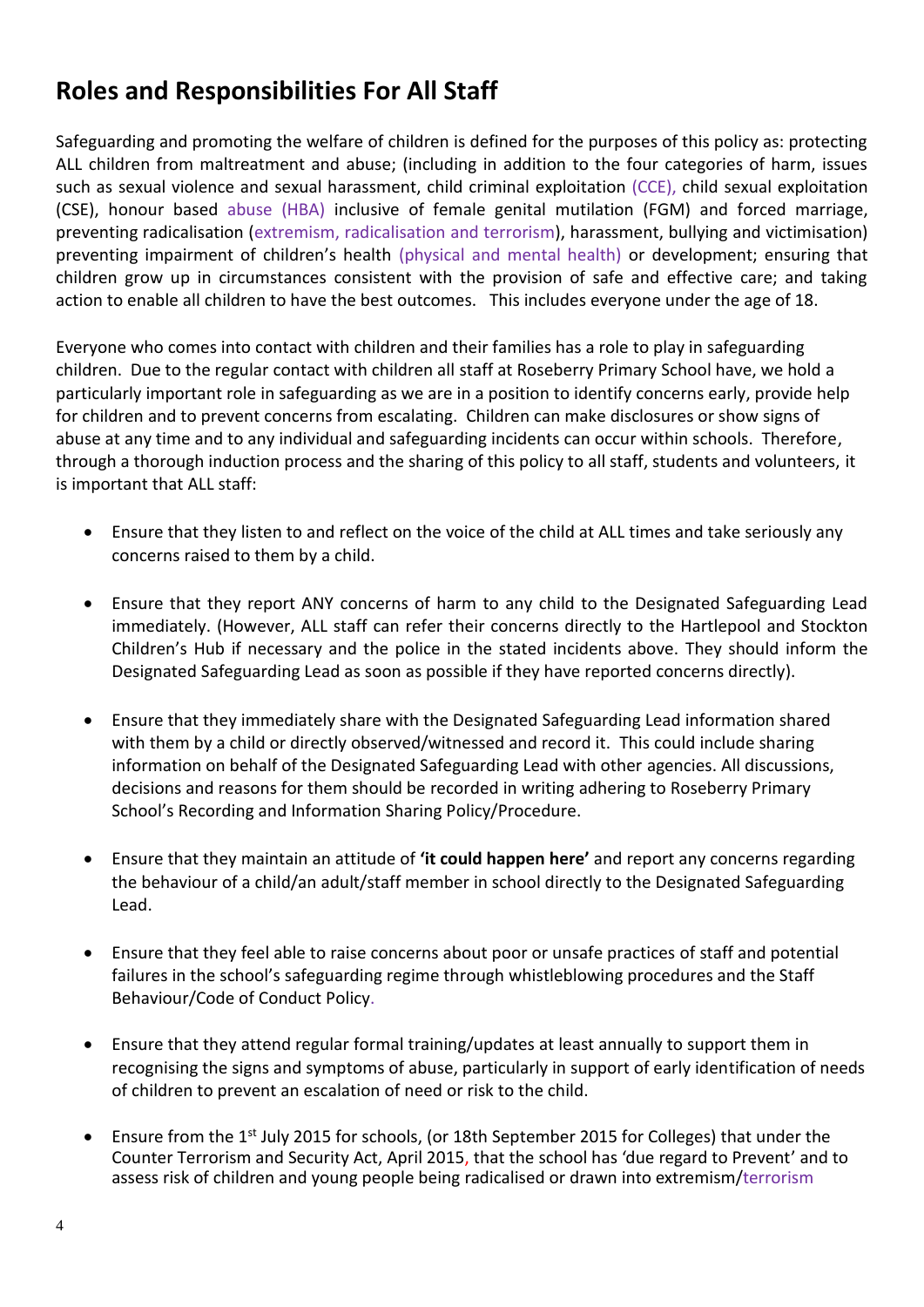(based upon potential risks in local area and that clear protocols are in place for all visitors so that their views are appropriate and not an opportunity to influence others).

- Ensure from October 2015 that there is mandatory reporting to the police in all cases where teachers discover that an act of FGM appears to have been carried out.
- Ensure that they understand through online safety training the additional risks for pupils online and continue to promote the school's Online Safety Policy/acceptable usage in the protection of all pupils. This includes the management of internet access via children's own mobile phones or electronic devices that can allow them unlimited access to the internet without any restrictions using their own data allowance. It should be clear in every school's online safety policy/acceptable usage, the expectations of pupils regarding their own devices whilst on school site and the consequences of any evidence of inappropriate use of the internet.
- Ensure that they remain vigilant whilst visitors are on site and continue to promote the school's commitment to keeping children safe through reminding visitors and parents of the school's appropriate use of personal mobile phones/devices whilst they are on school premises. This includes staff understanding and adhering to the Staff Behaviour Policy inclusive of use of mobile phones and electronic devices.

Roseberry Primary School will work with social care, the police, health services and other services to promote the welfare of children and protect them from harm.

# **The Designated Safeguarding Lead**

Roseberry Primary School has appointed from our SLT, Maggie Fearnley, to be our Designated Safeguarding Lead. This person has the overall responsibility for safeguarding and child protection and has the appropriate authority and training to undertake such a role and is able to provide advice and support to other staff on child welfare and child protection matters. This person is able to take part in strategy discussions and inter agency meetings and to support other trained staff to do so as well as contribute to the assessment of children. The Designated Safeguarding Lead (and any deputies) are most likely to have a complete safeguarding picture and be the most appropriate person to advise on the response to safegarding concerns (KCSIE 2020).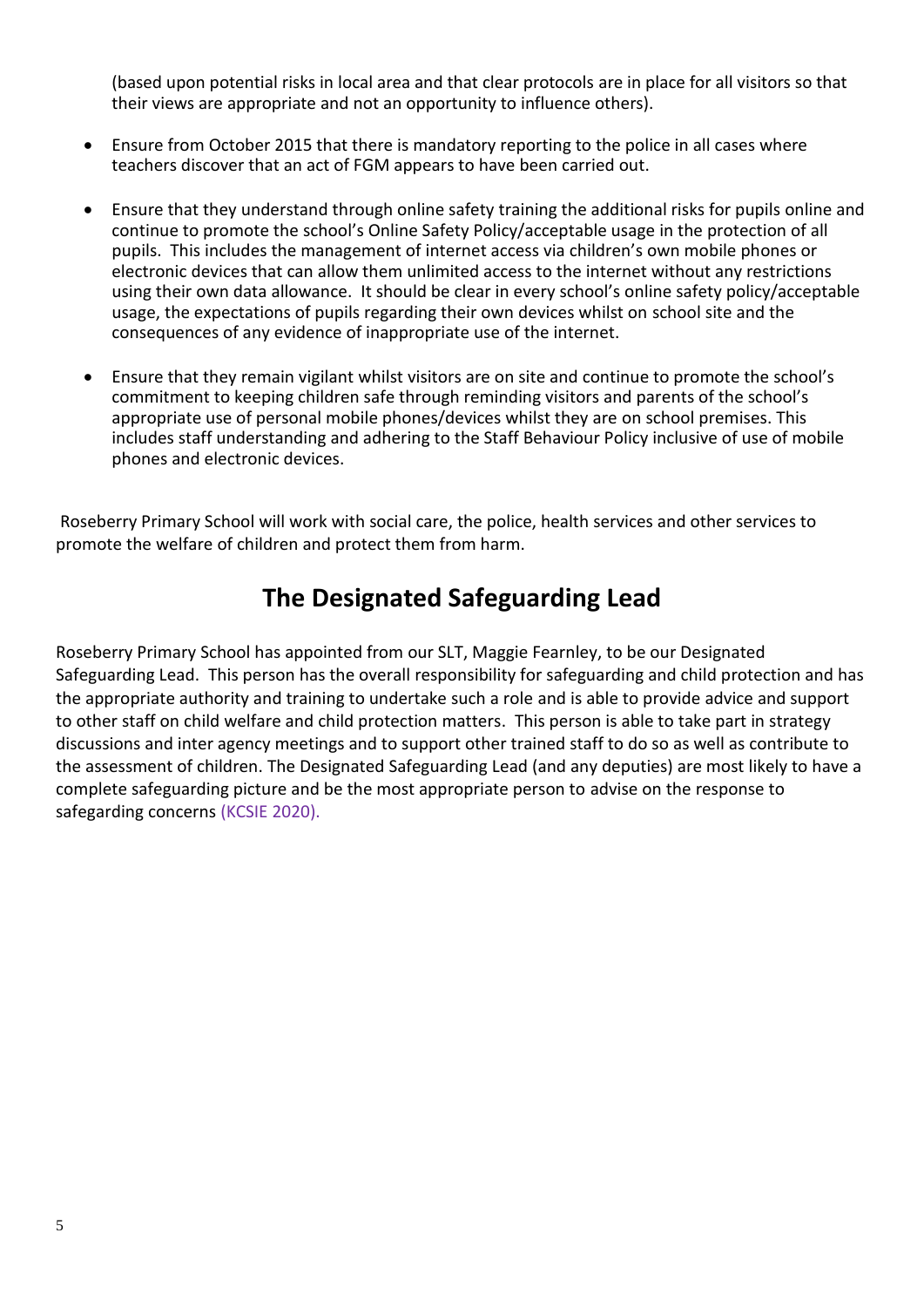# **Role of the Designated Safeguarding Lead**

At Roseberry Primary School we have appointed the following Deputy Designated Lead, Cathryn McCabe who is part of the safeguarding team. This individual is trained to the same standard as the Designated Safeguarding Lead. Whilst the activities of the Designated Safeguarding Lead can be delegated to appropriately trained deputies the ultimate LEAD RESPONSIBILITY for child protection will not be delegated and remains with the Designated Safeguarding Lead.

Any deputies should be trained to the same standard as the designated safeguarding lead and the role should be explicit in their job description.

The Designated Safeguarding Lead has a very detailed role, (see below)

However, if there is an IMMEDIATE safeguarding concern and the Designated Safeguarding Leads are unavailable please seek immediate support via the Hartlepool and Stockton Children's Hub (01429 284284 / 01642 130080).

The broad areas of responsibility for the Designated Safeguarding Leads are identified here:

# **Manage referrals**

- Refer cases of suspected abuse to the Hartlepool and Stockton Children's Hub.
- Support staff who make referrals to the Hartlepool and Stockton Children's Hub.
- Refer cases to the Channel programme where there is a radicalisation concern as required.
- Support staff who make referrals to the Channel programme.
- Refer cases where a person is dismissed or left due to risk/harm to a child to the Disclosure and Barring Service as required.
- Refer cases where a crime may have been committed to the Police as required (including Sexual Exploitation (VEMT lead) or Female Genital Mutilation and Forced Marriage).

### **Work with others**

- Act as a point of contact with the three safeguarding partners. (Hartlepool and Stockton on Tees Safeguarding Children Partnership)
- Liaise with the Headteacher to inform them of issues, especially ongoing enquiries under section 47 of the Children Act 1989 and police investigations.
- As required liaise with the case manager (Headteacher the Chair of Governors) and the Designated Officer, operating on behalf of the Local Authority for child protection concerns (all cases which concern a staff member).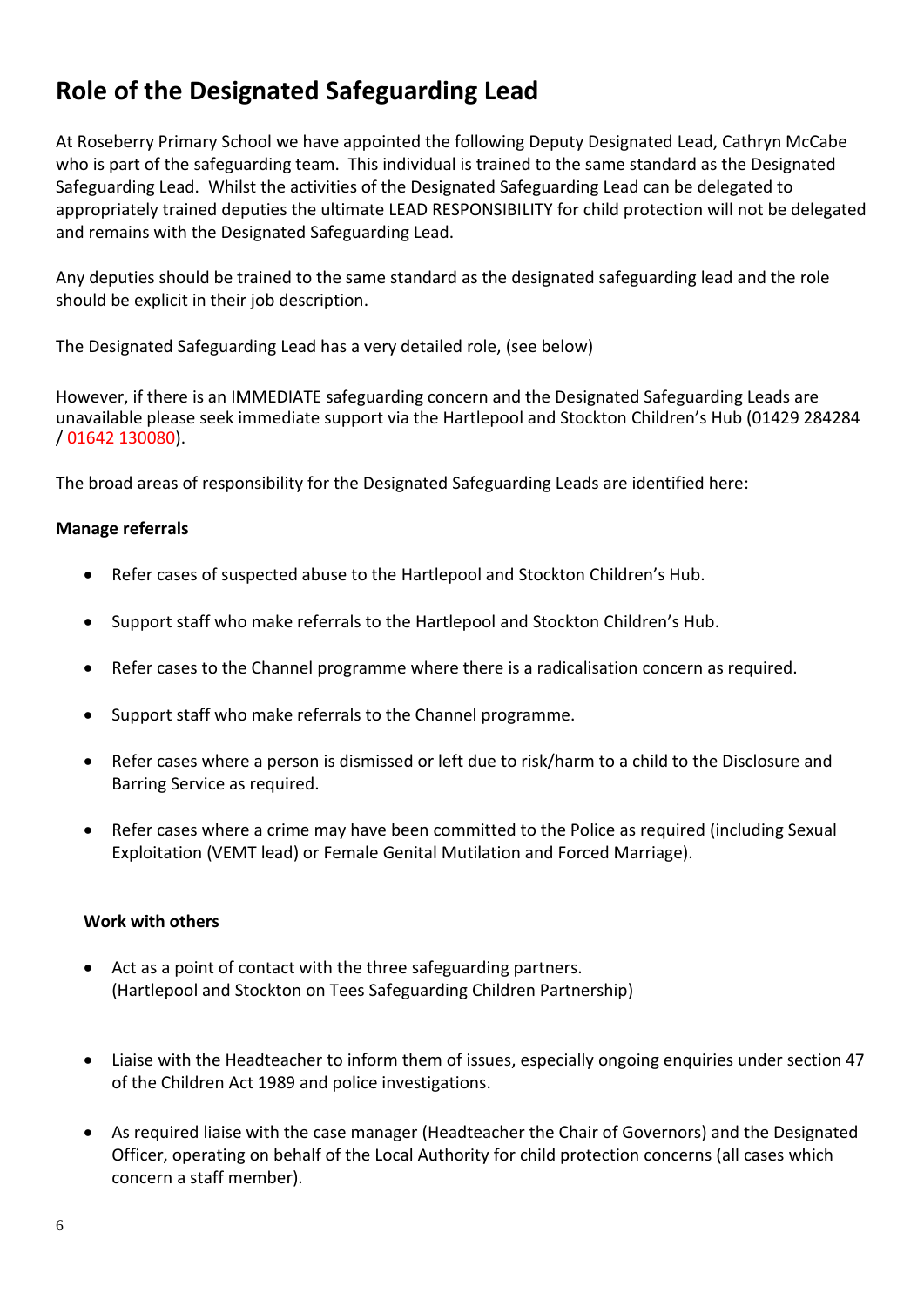- Liaise with staff (especially pastoral support staff, school nurses, IT Technicians and SENCOs or the named person with oversight for SEN in a college and Senior Mental Health Leads) on matters of safety and safeguarding (including online and digital safety) and when deciding whether to make a referral by liaising with relevant agencies.
- Act as a source of support, advice and expertise to staff on matters of safety and safeguarding and when deciding whether to make a referral by liaising with relevant agencies.

### **Training**

The Designated Safeguarding Lead (and deputy) should undergo training to provide them with the knowledge and skills required to carry out the role. This training should be updated at least every two years. The Designated Safeguarding Lead should undertake Prevent awareness training. Training should provide Designated Safeguarding Leads with a good understanding of their own role, and the processes, procedures and responsibilities of other agencies, particularly children's social care, so they:

- Understand the assessment process for providing early help and statutory intervention, including local criteria for action and local authority children's social care referral arrangements
- Understand the assessment process for providing early help and intervention, for example through locally agreed common and shared assessment processes such as early help assessments.
- Have a working knowledge of how local authorities conduct a child protection case conference and a child protection review conference and be able to attend and contribute to these effectively when required to do so.
- Ensure each member of staff has access to, and understands, the school or colleges Child Protection Policy and procedures, especially new and part time staff.
- Are alert to the specific needs of children in need, those with special educational needs and young carers.
- Understand relevant data protection legislation and regulations, especially the Data Protection Act 2018 and the General Data Protection Regulation.
- Understand the importance of information sharing, both within the school or college, and with the three safeguarding partners (Hartlepool and Stockton Safeguarding Children Partnership), other agencies, organisations and practitioners.
- Are able to keep detailed, accurate and secure, written or electronic records of concerns and referrals.
- Understand and support the school or college with regards to the requirements of the Prevent duty and be able to provide advice and support to staff on protecting children from the risk of radicalisation.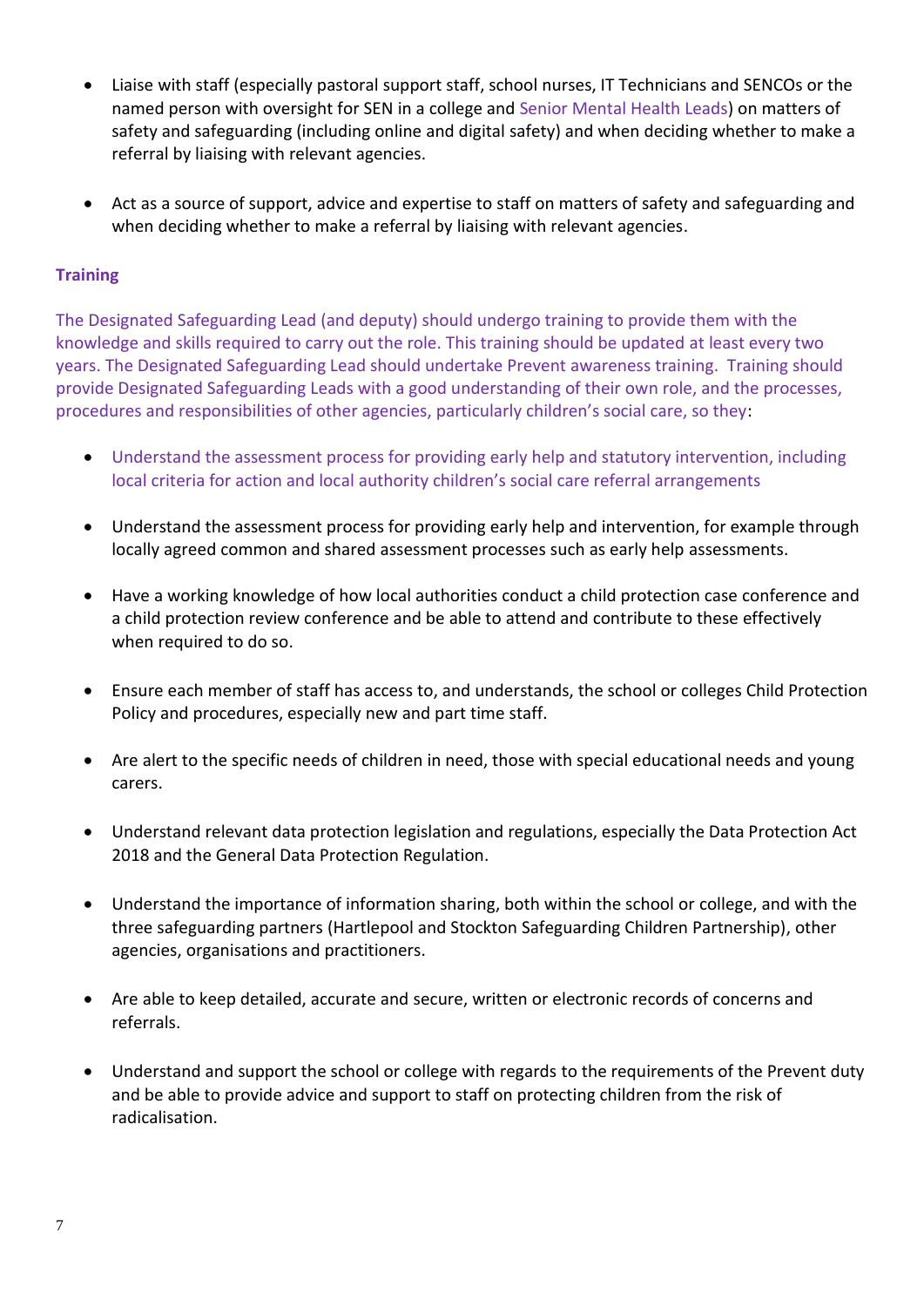- Are able to understand the unique risks associated with online safety and be confident that they have the relevant knowledge and up to date capability required to keep children safe whilst they are online at school or college.
- Can recognise the additional risks that children with SEN and disabilities (SEND) face online, for example, from online bullying, grooming and radicalisation and are confident they have the capability to support SEND children to stay safe online.
- Obtain access to resources and attend any relevant or refresher training courses.
- Encourage a culture of listening to children and taking account of their wishes and feelings, among all staff, in any measures the school or college may put in place to protect them.

In addition to the formal training set out above, their knowledge and skills should be refreshed (this might be via e-bulletins, meeting other Designated Safeguarding Leads, or simply taking time to read and digest safeguarding developments) at regular intervals, as required, and at least annually, to allow them to understand and keep up with any developments relevant to their role.

### **Raise Awareness**

The Designated Safeguarding Lead should ensure the school or college's policies are known understood and used appropriately:

- Ensure the school or colleges Child Protection Policy is reviewed annually (as a minimum) and the procedures and implementation are updated and reviewed regularly, and work with governing bodies or proprietors regarding this.
- Ensure the Child Protection Policy is available publicly and parents are aware of the fact that referrals about suspected abuse or neglect may be made and the role of the school or college in this.
- Link with the Hartlepool and Stockton on Tees Safeguarding Partnership to make sure staff are aware of training opportunities and the latest local policies on safeguarding.
- Help promote educational outcomes by sharing the information about the welfare, safeguarding and child protection issues that children, including children with a social worker, are experiencing, or have experienced, with teachers and school and college leadership staff. Their role could include ensuring that the school or college, and their staff, know who these children are, understand their academic progress and attainment and maintain a culture of high aspirations for this cohort; supporting teaching staff to identify the challenges that children in this group might face and the additional academic support and adjustments that they could make to best support these children.

# **Child Protection File**

Where children leave the school or college (including in-year transfers) the Designated Safeguarding Lead should ensure their child protection file is transferred to the new school or college as soon as possible. This should be transferred separately from the main pupil file, ensuring secure transit, and confirmation of receipt should be obtained. Receiving schools and colleges should ensure key staff such as Designated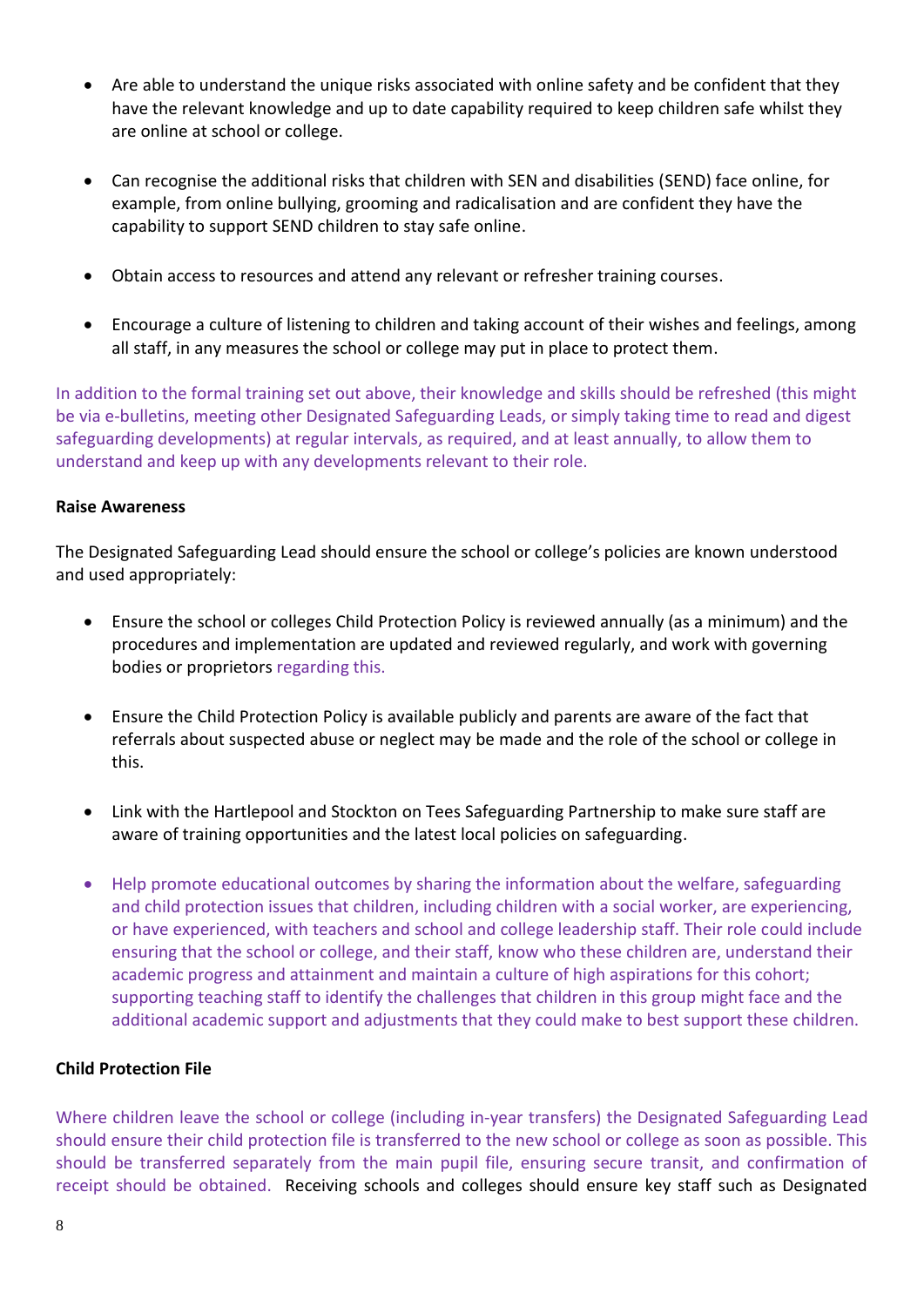Safeguarding Leads and SENCOs or the named person with oversight for SEN in colleges, are aware as required.

In addition to the child protection file, the Designated Safeguarding Lead should also consider if it would be appropriate to share any information with the new school or college in advance of a child leaving. For example, information that would allow the new school or college to continue supporting victims of abuse and have that support in place for when the child arrives.

### **Availability**

During term time the Designated Safeguarding Lead (or a deputy) should always be available (during school or college hours) for staff in the school or college to discuss any safeguarding concerns. Whilst generally speaking the Designated Safeguarding Lead (or deputy) would be expected to be available in person, it is a matter for individual schools and colleges, working with the Designated Safeguarding Lead, to consider whether in exceptional circumstances availability via phone and /or Skype or other such mediums is acceptable.

It is a matter for individual schools and colleges and the Designated Safeguarding lead to arrange adequate and appropriate cover arrangements for any out of hours/out of term activities.

### **Taken from Keeping Children Safe in Education, 2020: Annex B**

# **In addition, PG: Safeguarding First Ltd recommends as best practice that the Designated Safeguarding Lead's:**

- Ensure each member of staff has access to and understands the school's suite of safeguarding policies particularly the Child Protection Policy and the Staff Behaviour Policy, especially new or part-time staff who may work with different establishments.
- Be aware of all school excursions and residentials and clarify with educational visit coordinator/group leader(s) their role and responsibility in connection with safeguarding/child protection.
- Ensure that a Professional Supervision Policy is in place for all Designated Safeguarding Leads and is a well embedded process in schools that allows for critical and reflective practice to promote the educational outcomes and improved mental health and wellbeing of all vulnerable children.
- Ensure that a whole school policy for Induction is in place for all new starters including members of the workforce and volunteers, to induct them thoroughly into all key aspects of their role and responsibility in school across all five bubbles of the PG:SF business model.
- Ensure a whole school policy about managing behaviour and discipline including the use of reasonable force, is in place. There are circumstances when it is appropriate for staff in schools and colleges to use reasonable force to safeguard children and young people. The term 'reasonable force' covers the broad range of actions used by staff that involve a degree of physical contact to control or restrain children. This can range from guiding a child to safety by the arm, to more extreme circumstances such as breaking up a fight or where a young person needs to be restrained to prevent violence or injury. 'Reasonable' in these circumstances means 'using no more force than is needed'. The use of force may involve either passive physical contact, such as standing between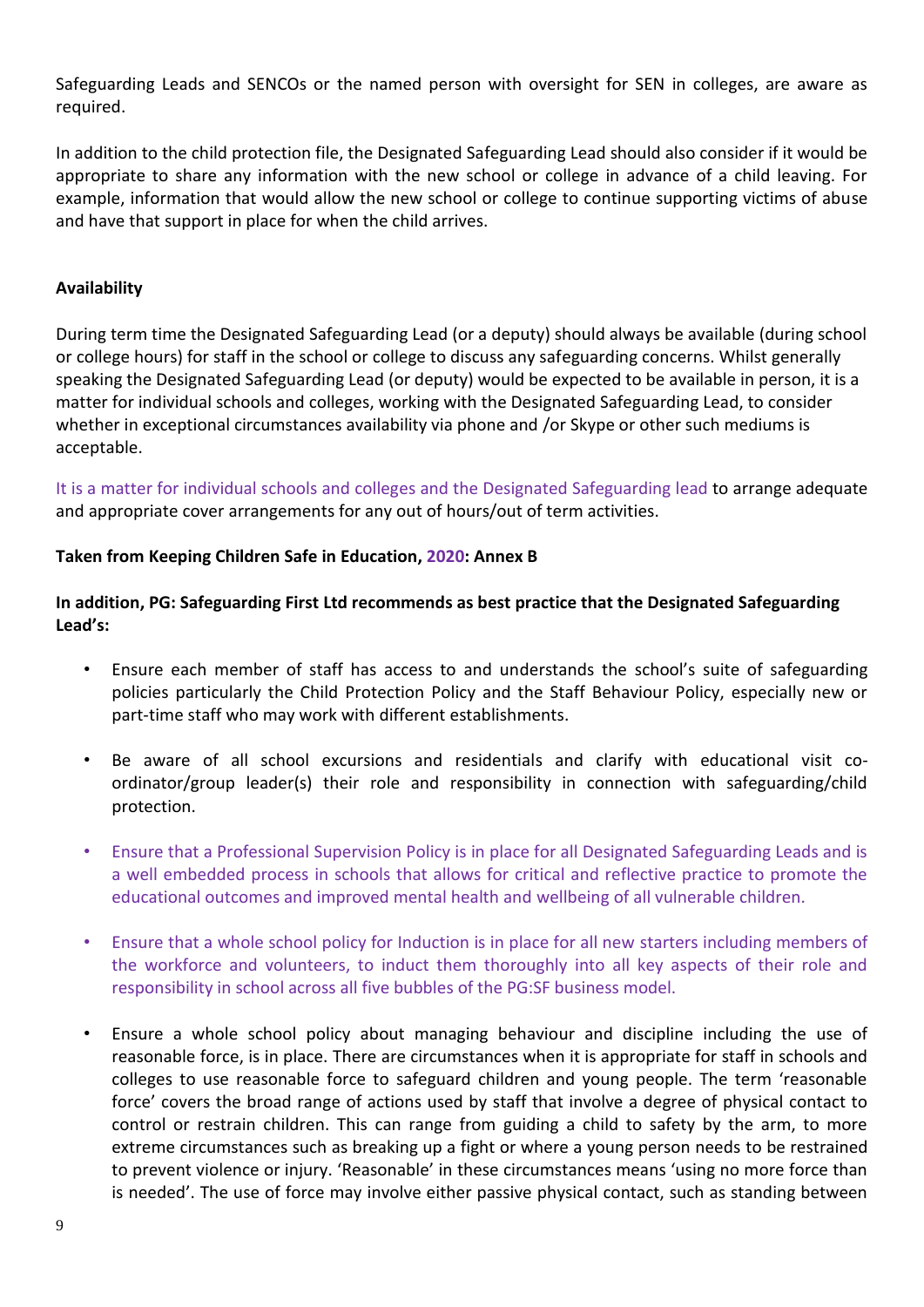pupils or blocking a pupil's path, or active physical contact such as leading a pupil by the arm out of the classroom. When using reasonable force in response to risks presented by incidents involving children with SEN or disabilities or with medical conditions, schools and colleges should in considering the risks carefully recognise the additional vulnerability of these groups. They should also consider their duties under the Equality Act 2010/36 in relation to making reasonable adjustments, non-discrimination and their Public Sector Equality Duty.

- Ensure an effective whole school policy against bullying/online bullying inclusive of measures to prevent all forms of bullying among pupils, is in place.
- Inform LA of any pupil to be deleted from school admission register and follow missing from education protocols.
- Inform the LA of any pupil who fails to attend school regularly, or has been absent without schools permission for a continuous period of 10 days or more.

# **Responsibilities of Roseberry Primary School's Governing Body**

### Governing bodies should have a senior lead to take leadership responsibility for their school arrangements.

At Roseberry Primary School the senior lead Governor for safeguarding is Mr William Walton

### **The role of this individual is to:**

- Ensure that the allocation of funding and resource is sufficient to meet the current safeguarding and child protection activity and challenge the safeguarding activity.
- Ensure the self-assessment tool and Designated Safeguarding Lead report demonstrates fully and accurately the safeguarding arrangements and any action to progress areas of weakness or development.
- Ensure that the governing body receives training to clarify their statutory role in keeping children safe to support their quality assurance of those statutory arrangements.
- Ensure that the governing body is aware of the changes to Local Safeguarding Children Partnership arrangements and the need for the school/college to understand their role in effective multiagency working under the new arrangements.

# **If the Safeguarding Governor is NOT the Chair of Governors it is important to indicate the role of the Chair in safeguarding, which is to:**

- Ensure that they liaise with the local authority and/or partner agencies on issues of child protection and in the event of allegations of abuse made against the Headteacher, the Principal of a College or proprietor or member of governing body of an independent school.
- Ensure that in the event of allegations of abuse being made against the Headteacher, allegations should be reported directly to the Designated Officer (DO). Therefore, ensuring effective whistleblowing procedures are in place.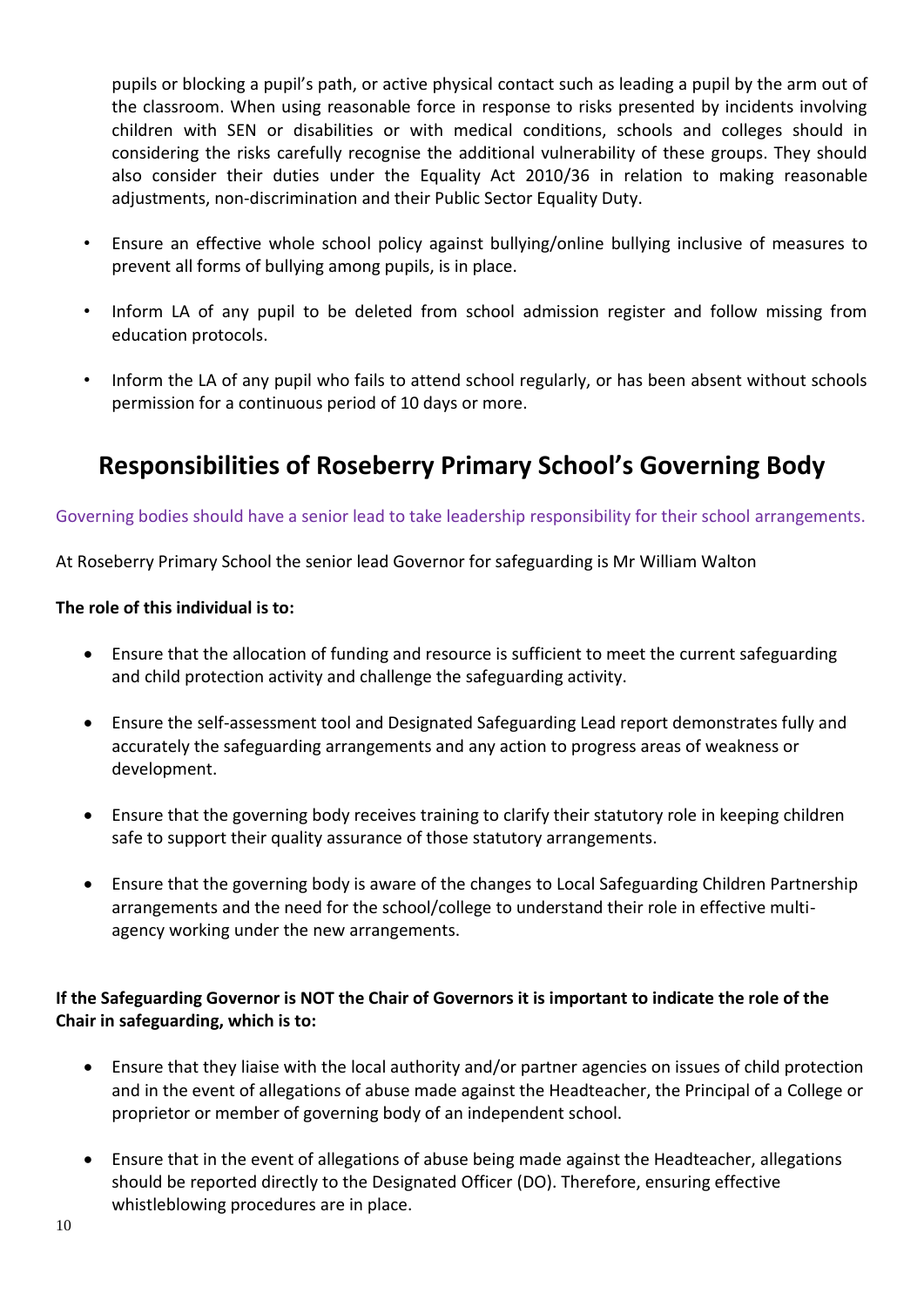- Ensure that the appointed member of the Governing Body for safeguarding holds the Headteacher to account on all matters involving safeguarding through an effective Child Protection Policy that is embedded and followed by the entire workforce in all of the above raised areas.
- Ensure that all staff receive regular safeguarding and child protection updates (for example, via email, e-bulletins, staff meetings) as required, and at least annually, to provide them with relevant skills and knowledge to safeguard children effectively.
- Ensure that the school has appropriate filtering and monitoring systems in place for online content and ensure that staff, pupils and visitors to their site follow their school / setting's acceptable use policy / online safety policy.
- Ensure that children are taught about safeguarding, keeping themselves safe, including online safety through Relationships Education.
- Ensure that a Designated Teacher is appointed to promote the educational achievement of looked after children, including working with the Local Authority's virtual school Headteacher and discuss how pupil premium funding for looked after children will be used.
- Ensure they have clear systems and processes in place for identifying possible mental health problems, including routes to escalate and clear referral and accountability systems.
- Ensure their Child Protection Policy reflects the fact that additional barriers can exist when recognising abuse and neglect for children with Special Educational Needs. These can include: assumptions that indicators of possible abuse such as behaviour, mood and injury relate to the child's disability without further exploration; being more prone to peer group isolation than other children; the potential for children with SEN and disabilities being disproportionally impacted by behaviours such as bullying, without outwardly showing any signs; and communication barriers and difficulties in overcoming these barriers.

# **Information for Parents**

At Roseberry Primary School, Governors and staff are committed to keeping our children safe and will take any reasonable action to safeguard and promote their welfare. In cases where the school has reason to be concerned that a child maybe suffering significant harm, ill treatment, neglect or other forms of harm, staff have no alternative but to follow Hartlepool and Stockton on Tees Safeguarding Children Partnership Arrangements and inform the Hartlepool and Stockton Children's Hub or police of their concern.

# **Procedures**

The Designated Safeguarding Lead (or deputy DSL) will be informed immediately by an employee of the school, pupil of the school, parent of the school or other persons, in the following circumstances:

- Suspicion that a child is being harmed
- There is evidence that a child is being harmed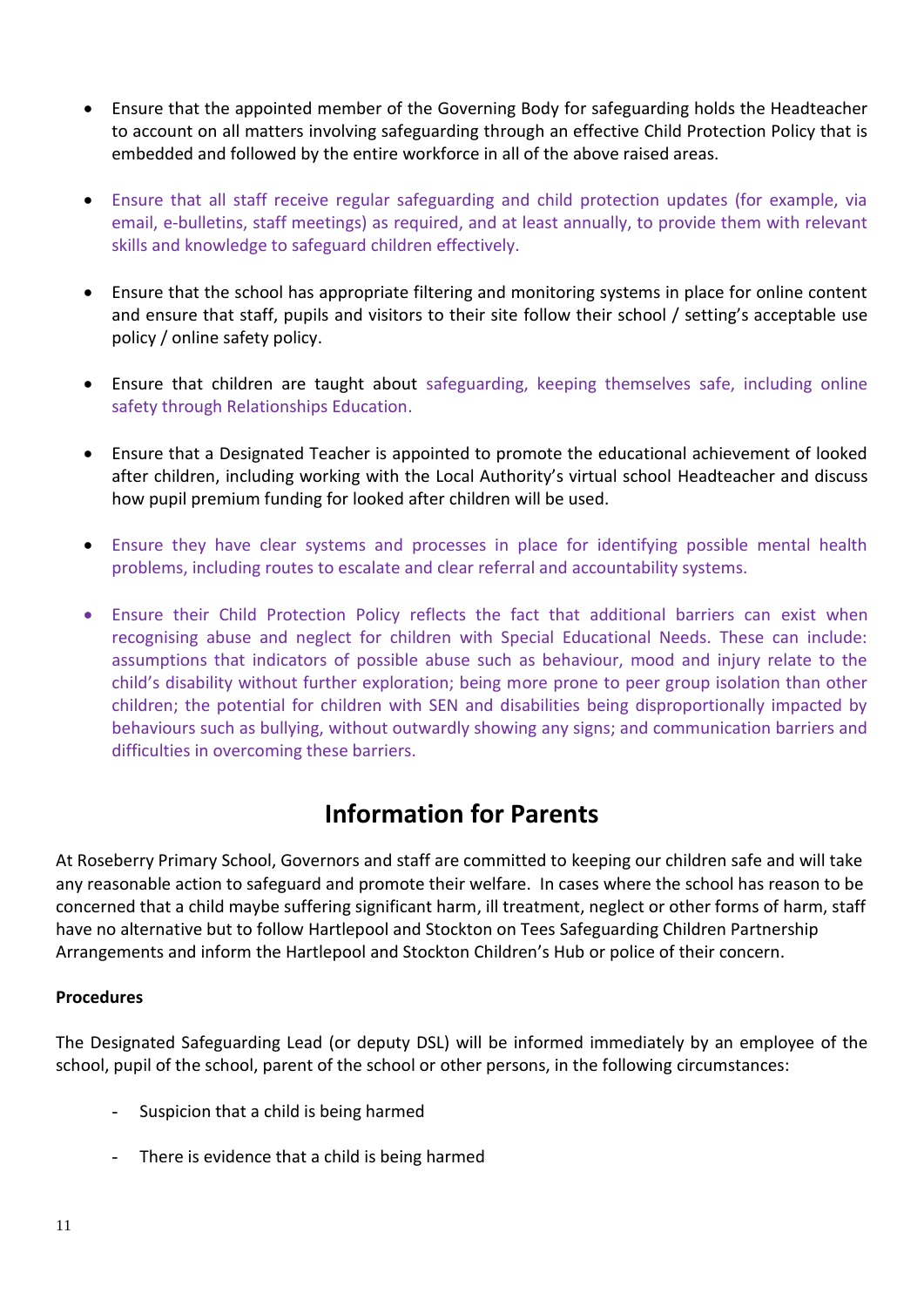The threshold of significant harm is defined in the Children Act 1989 Section 31 (9) as:

- Ill-treatment
- Impairment of health (as compared to a similar child)

*Note: harm now includes the impairment of a child's health or development as a result of witnessing the illtreatment of another person (Adoption and Children Act 2002).*

Working Together 2018 defines the categories of harm as:

### **Physical Abuse**

A form of abuse which may involve hitting, shaking, throwing, poisoning, burning or scalding, drowning, suffocating or otherwise causing physical harm to a child. Physical harm may also be caused when a parent or carer fabricates the symptoms of, or deliberately induces illness in a child.

### **Neglect**

The persistent failure to meet a child's basic physical and/or psychological needs, likely to result in the serious impairment of the child's health or development.

Neglect may occur during pregnancy as a result of maternal substance misuse. Once a child is born, neglect may involve a parent or carer failing to provide adequate food and clothing, shelter including exclusion from home or abandonment, failing to protect a child from physical and emotional harm or danger, failure to ensure adequate supervision including the use of inadequate care-takers, or the failure to ensure access to appropriate medical care or treatment. It may also include neglect of, or unresponsiveness to, a child's basic emotional needs.

### **Sexual Abuse**

Involves forcing or enticing a child or young person to take part in sexual activities, not necessarily involving a high level of violence, whether or not the child is aware of what is happening. The activities may involve physical contact, including assault by penetration (for example, rape or oral sex) or non-penetrative acts such as masturbation, kissing, rubbing and touching outside of clothing. They may also include noncontact activities, such as involving children in looking at, or in the production of, sexual images, watching sexual activities, encouraging children to behave in sexually inappropriate ways, or grooming a child in preparation for abuse. Sexual abuse can take place online, and technology can be used to facilitate offline abuse. Sexual abuse is not solely perpetrated by adult males. Women can also commit acts of sexual abuse, as can other children.

### **Emotional Abuse**

The persistent emotional maltreatment of a child such as to cause severe and persistent adverse effects on the child's emotional development. It may involve conveying to a child that they are worthless or unloved, inadequate, or valued only insofar as they meet the needs of another person. It may include not giving the child opportunities to express their views, deliberately silencing them or 'making fun' of what they say or how they communicate. It may feature age or developmentally inappropriate expectations being imposed on children. These may include interactions that are beyond a child's developmental capability, as well as overprotection and limitation of exploration and learning, or preventing the child participating in normal social interaction. It may involve seeing or hearing the ill-treatment of another. It may involve serious bullying (including cyber bullying), causing children frequently to feel frightened or in danger, or the exploitation or corruption of children. Some level of emotional abuse is involved in all types of maltreatment of a child though it may occur alone.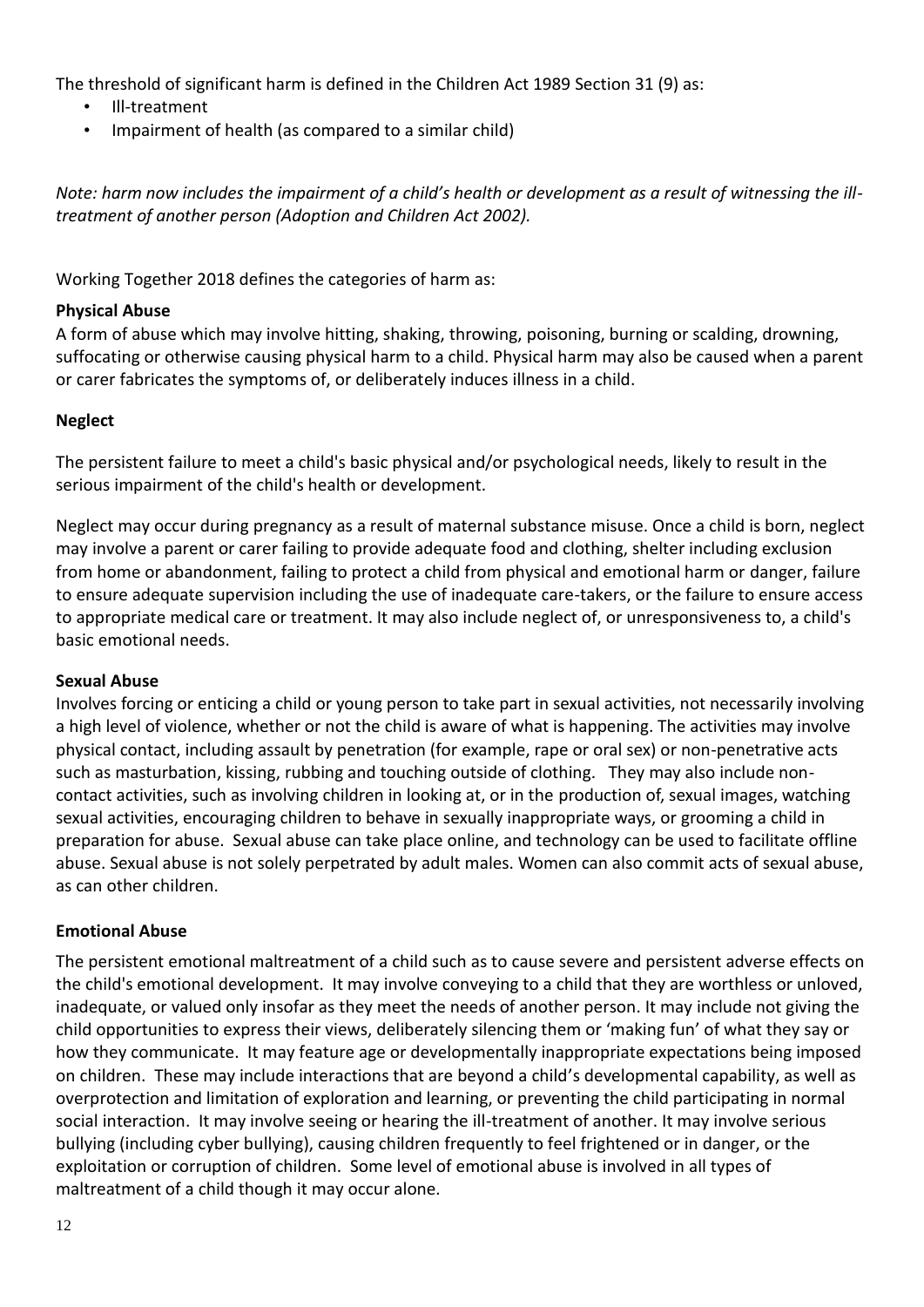### **Children potentially at greater risk of harm**

Children may need a social worker due to safeguarding or welfare needs. Children may need this help due to abuse, neglect and complex family circumstances. A child's experiences of adversity and trauma can leave them vulnerable to further harm, as well as educationally disadvantaged in facing barriers to attendance, learning, behaviour and mental health. Local authorities should share the fact a child has a social worker, and the Designated Safeguarding Lead should hold and use this information so that decisions can be made in the best interests of the child's safety, welfare and educational outcomes. This should be considered as a matter of routine. There are clear powers to share this information under existing duties on both local authorities and schools and colleges to safeguard and promote the welfare of children**.** 

All staff should be aware that safeguarding incidents and/or behaviours can be associated with factors outside the school or college and/or can occur between children outside of these environments. All staff, but especially the Designated Safeguarding Lead (and deputy) should consider whether children are at risk of abuse or exploitation in situations outside their families. Extra-familial harms take a variety of different forms and children can be vulnerable to multiple harms including (but not limited to) sexual exploitation, criminal exploitation, and serious youth violence.

The Designated Safeguarding Lead will keep a full record of concerns raised and make referrals to the Hartlepool and Stockton Children's Hub, if necessary. These records may be either handwritten or electronic but will be stored via a secure system. The Headteacher will be kept informed at all times.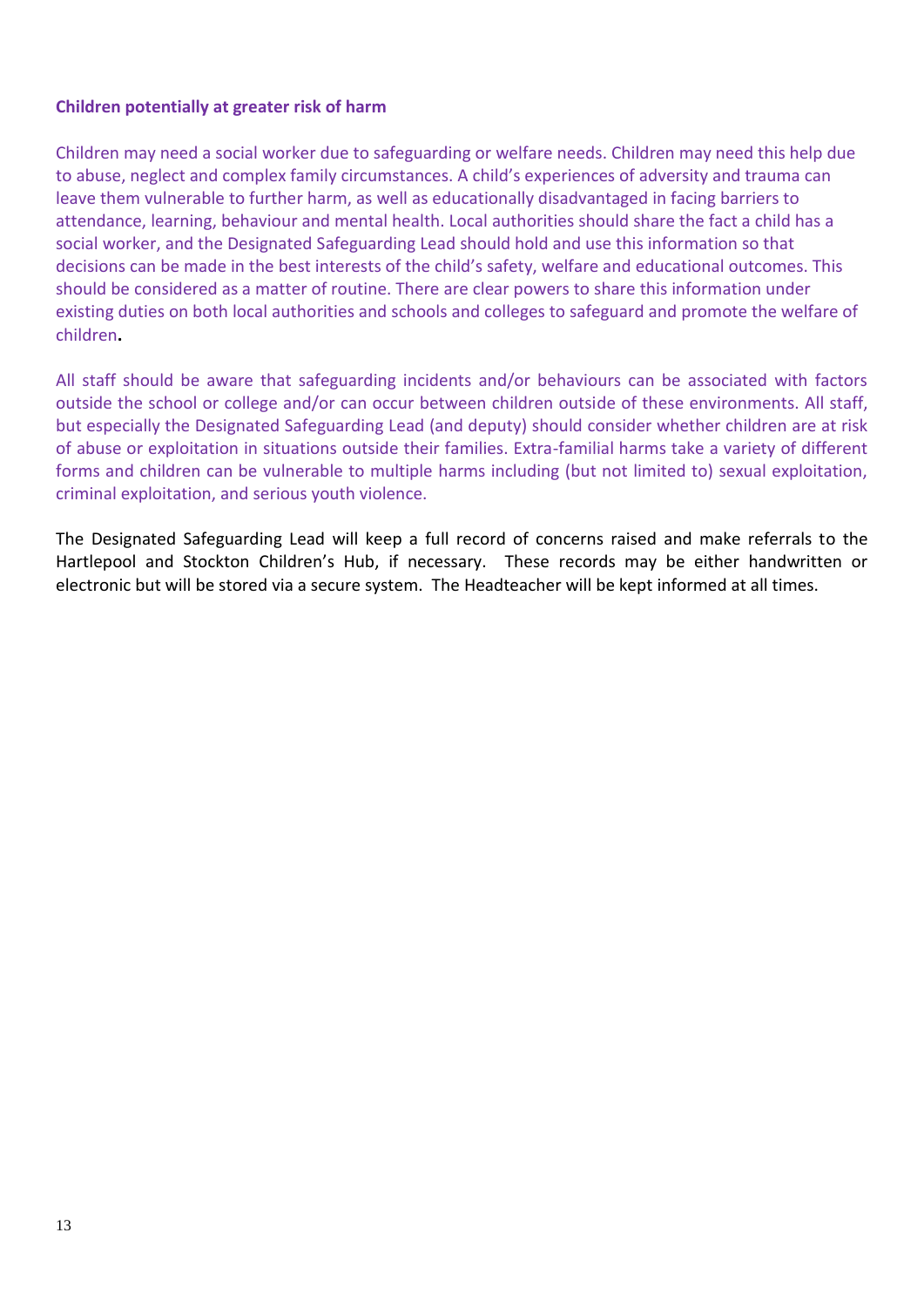# From KCSIE 2020 page 17

# **Actions where there are concerns about a child**



- 1. In cases which also involve a concern or allegation of abuse against a staff member, see Part Four of KCSIE 2020
- 2. Early help means providing support as soon as a problem emerges at any point in a child's life. Where a child would benefit from co-ordinated early help, an early help inter-agency assessment should be arranged. Chapter One of [Working Together to Safeguard Children](https://www.gov.uk/government/publications/working-together-to-safeguard-children--2) provides detailed guidance on the early help process.
- 3. Referrals should follow the process set out in the local threshold document and local protocol for assessment. Chapter one of Working [Together to Safeguard Children](https://www.gov.uk/government/publications/working-together-to-safeguard-children--2)
- 4. Under the Children Act 1989, local authorities are required to provide services for children in need for the purposes of safeguarding and promoting their welfare. Children in need may be assessed under section 17 of the Children Act 1989. Under section 47 of the Children Act 1989, where a local authority has reasonable cause to suspect that a child is suffering or likely to suffer significant harm, it has a duty to make enquiries to decide whether to take action to safeguard or promote the child's welfare. Full details are in Chapter One of [Working Together to Safeguard Children](https://www.gov.uk/government/publications/working-together-to-safeguard-children--2)
- 5. This could include applying for an Emergency Protection Order (EPO)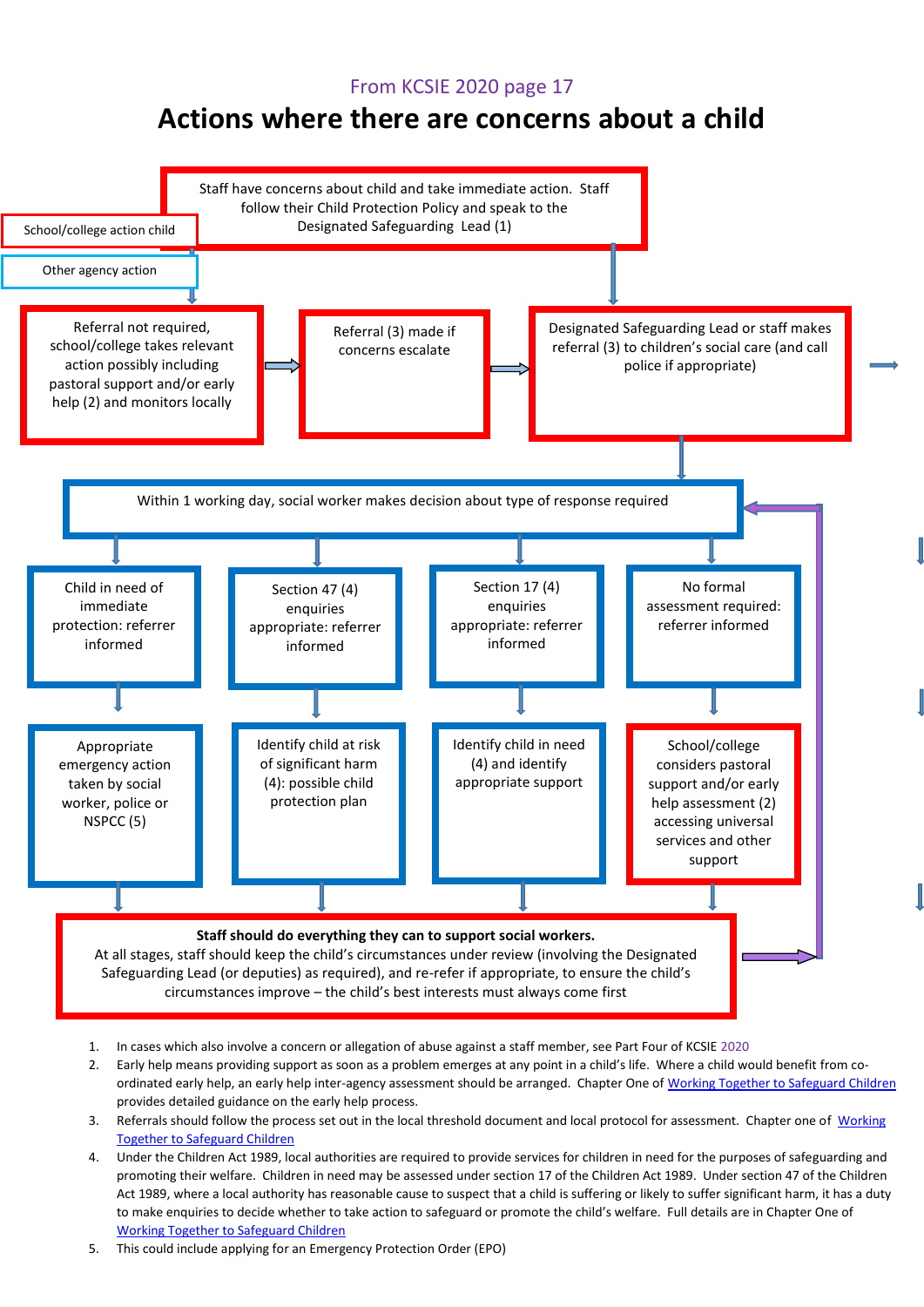# **Safe Schools/Safe Staff**

Governors have agreed and ratified the following policies, procedures, processes or systems which must be read and considered in conjunction with this policy:

### **Whistle Blowing/Confidential Reporting**

Roseberry Primary School's Confidential Reporting Policy provides guidance to staff and volunteers on how they can raise concerns and receive appropriate feedback on action taken, when staff have concerns about any adult's behaviour.

### **Management of a safeguarding concern or allegation about an adult**

If staff have safeguarding concerns, or an allegation is made about another member of staff (including supply staff and volunteers) posing a risk of harm to children, then this should be referred to the headteacher; where there are concerns/allegations about the headteacher, this should be referred to the chair of governors.

Consultation without delay with the Designated Officer Phil Curtis, Tel: 01429 284284 will determine what action follows. A multi-agency strategy meeting may be arranged to look at the complaint in its widest context, the Headteacher/senior member of school staff must attend this meeting, which will be arranged by the Designated Officer. All issues must be recorded on the allegation management form and the outcome reached must be noted to ensure closure. **<https://www.hsscp.co.uk/>**

### **Training and Support**

All staff members should be aware of the systems within their school which support safeguarding and these should be explained to them as part of their induction into the school to ensure they can discharge their responsibilities effectively. This includes: The Child Protection Policy; Staff Handbook/Code of Conduct Policy, Safer Working Practice Document and the names of the Designated Safeguarding Lead and their deputy.

All staff members receive appropriate safeguarding and child protection training which is regularly updated. The Governing Body decides the frequency and content of this CPD. At Roseberry Primary School our whole school training is held annually with half termly updates. In addition, all staff members receive safeguarding and child protection updates via staff meetings held weekly or internal CPD as required, but at least annually, to provide them with relevant skills and knowledge to safeguard children effectively and allow them opportunities to contribute to reviewing and shaping the safeguarding arrangements in school inclusive of, the Child Protection Policy.

# **Professional Confidentiality**

Confidentiality is an issue which needs to be understood by all those working with children, particularly in the context of safeguarding. Roseberry Primary School recognises that the only purpose of confidentiality in this respect is to benefit the child. Hartlepool and Stockton on Tees Safeguarding Children Partnership <https://www.hsscp.co.uk/>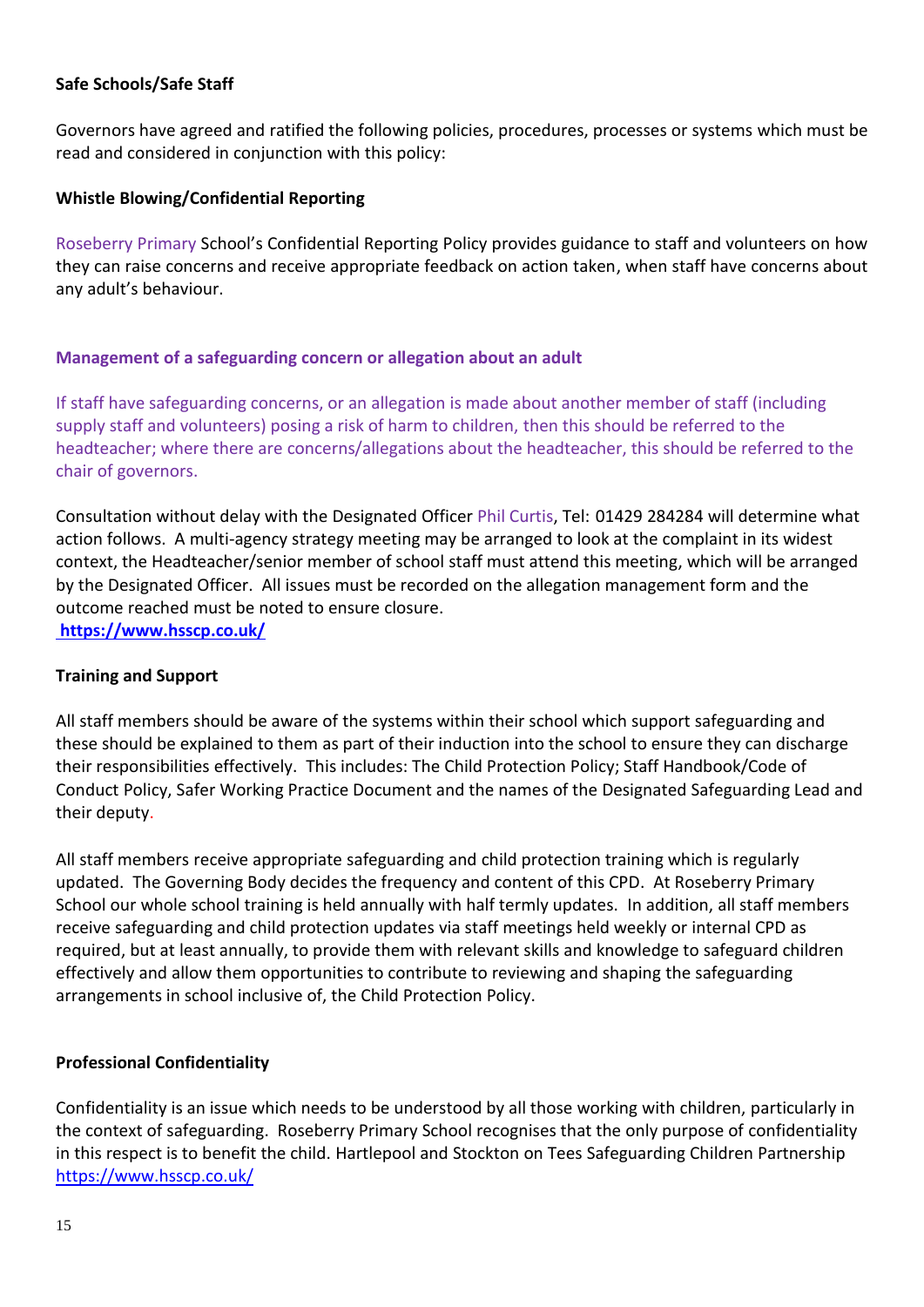### **Record Keeping**

Well-kept records are essential to good safeguarding practice. Roseberry Primary School is clear about the need to record any concerns, discussions held, decisions made and reasons for those decisions about a child or children within its care. All staff will follow the schools Information Sharing and Recording Polices to ensure record keeping is compliant and in line with the General Data Protection Regulations 2018 and Data Protection Act 2018.

Safeguarding recording within Roseberry Primary School is held electronically through a secure management system of CPOMS and all staff have received training in the recording expectations and retention. Following a child leaving our school we follow the appropriate transfer procedures and retention guidelines. At Roseberry Primary School we started electronic recording from September 2016 All recording prior to this is in paper format. Retention guidelines are followed accordingly.

### **Attendance at Safeguarding Conferences**

In the event of Roseberry Primary School being invited to attend child protection conferences, the Designated Safeguarding Lead (or deputy), will represent the school and/or identify the most appropriate trained member of staff to provide information relevant to child protection conference (initial/review). In the event that those staff members cannot attend, the following trained members of staff may attend, Gemma Grieveson-Jones (PSA), Linda Hollinshead (AHT)

### **Supporting Children**

Roseberry Primary School recognises that children who are abused or who witness violence may find it difficult to develop a sense of self-worth and to view the world in a positive way. Roseberry Primary School may be the only stable, secure and predictable element in the lives of some of the children in its care. The school, therefore, recognises that such children might exhibit challenging and defiant behaviour and will take careful note of the context of such behaviour.

As an Operation Encompass partner we work closely with them with regards to domestic violence incidents and offer wellbeing checks to our pupils if we are contacted following an incident which has occurred in one of our pupils homes.

Roseberry Primary School also recognises that children are capable of abusing their peers. Peer on peer/child on child abuse can take many forms and any concerns raised will be investigated and dealt with appropriately. No peer on peer/child on child abuse should be tolerated or minimised as part of growing up and all those involved will be provided with an appropriate level of support. It is understood that those pupils who have experienced abuse in their own lives may in turn abuse others. This requires a considered and sensitive approach in order that the child can receive appropriate help and support. See Peer on Peer/Child on Child Abuse Policy for detailed information.

Therefore Roseberry Primary School will endeavour to support all its pupils through:

- The curriculum to encourage self-esteem, self-motivation, self-protection.
- The school ethos, which promotes a positive, supportive and secure environment and which gives all pupils and adults a sense of being respected and valued.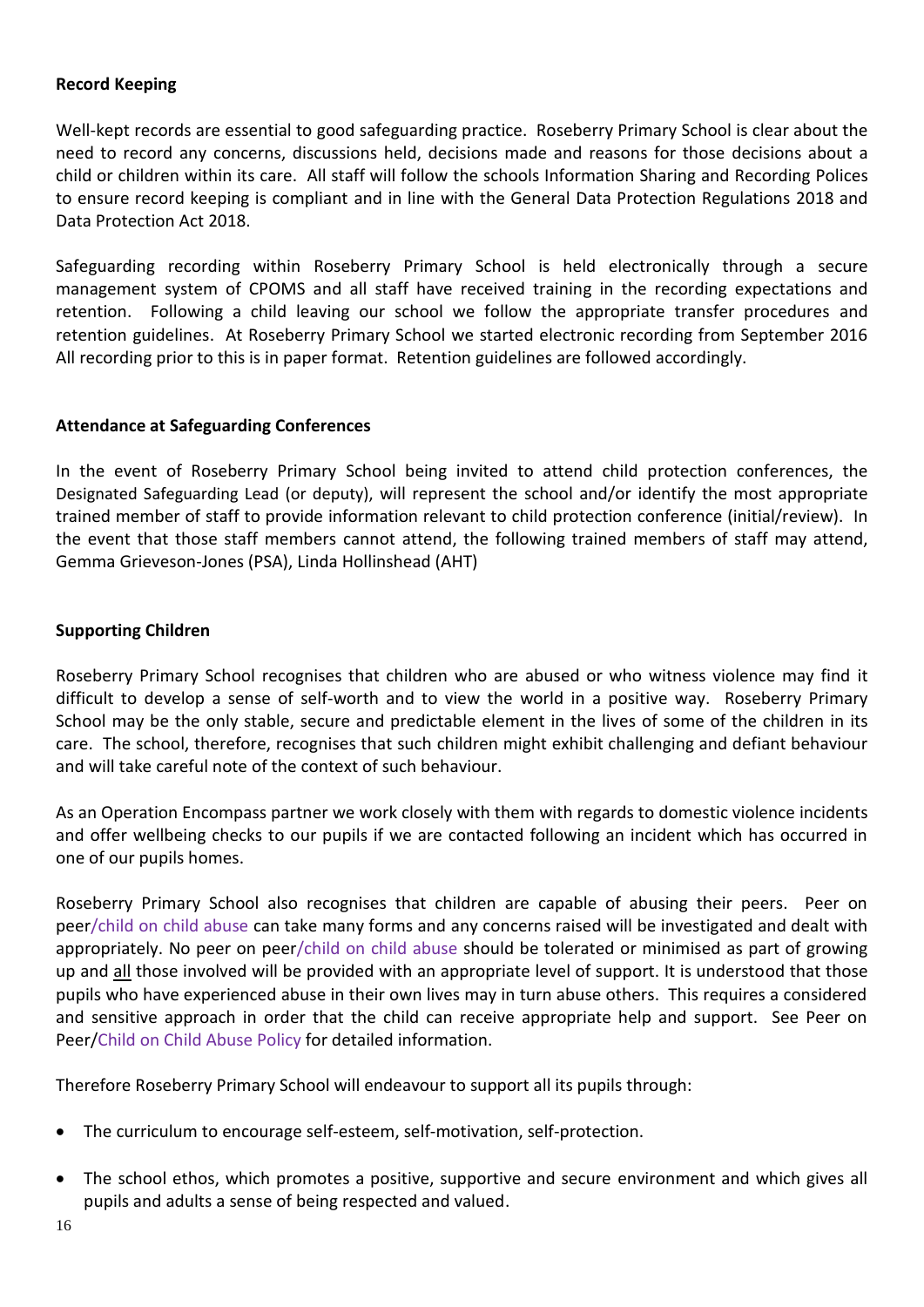- Approaches which allow children and young people to develop critical thinking, literacy skills and digital literacy skills.
- A curriculum which explores human rights, equality, democracy and tolerance and prepares children and young people fully for life in modern Britain.
- A curriculum where children develop personal resilience, understand and can take appropriate risks or have personal strategies/safety plans that allow them to manage their own safety both on and off line. This can include topics covered as part of Relationships, Health and Sex Education as well as Fundamental British Values and the SMSC Curriculum which cover harm, abuse, positive and healthy relationships and crime.
- A coherent management of Behaviour and Discipline Policy & Procedures inclusive of the Use of Reasonable Force.
- Liaison with other professionals and agencies who support children and parents.
- A commitment to develop productive, supportive relationships with parents whenever it is in the child's interest to do so.
- The development and support of a responsive and knowledgeable staff group whose role it is to respond appropriately in all safeguarding situations.

Roseberry Primary School recognises that, statistically, children with behavioural difficulties and disabilities are the most vulnerable to abuse. School staff who work, in any capacity, with children with profound and multiple disabilities, sensory impairment and/or emotional and behavioural problems will need to be particularly sensitive to signs of abuse. School staff must give consideration to children who are subject to a statement of special needs, an education health and care plan or have a medical condition, as these can mask safeguarding issues and may often be attributed to the medical condition rather than that a child may be being harmed. Concerns such as changes in behaviour and presentation (both physical and mental), mood or injury must be considered for each individual child and their own circumstances and must not be dismissed. Children with SEN are often more prone to peer group isolation than other children and there is greater potential for children with SEN and disabilities being disproportionally impacted by behaviours such as bullying, without outwardly showing any signs. Therefore, time must be taken to ensure that the full circumstances of any child who has additional needs and requires support around language and communication is shared at the point of referral to ensure the best possible outcome for the child is always achieved and their voice through any form of communication is always heard. To address these additional challenges, schools and colleges should consider extra pastoral support for children with SEN and disabilities.

Roseberry Primary School also recognises that in a home environment where there is domestic violence, drug or alcohol misuse or mental health issues children may also be vulnerable and in need of support and protection.

This policy MUST be read in conjunction with other related school policies. These include: ADD LINKS TO ANY ADDITIONAL RELEVANT SCHOOL POLICIES YOU MAY WORK WITHIN NOT STATED WITHIN THIS LIST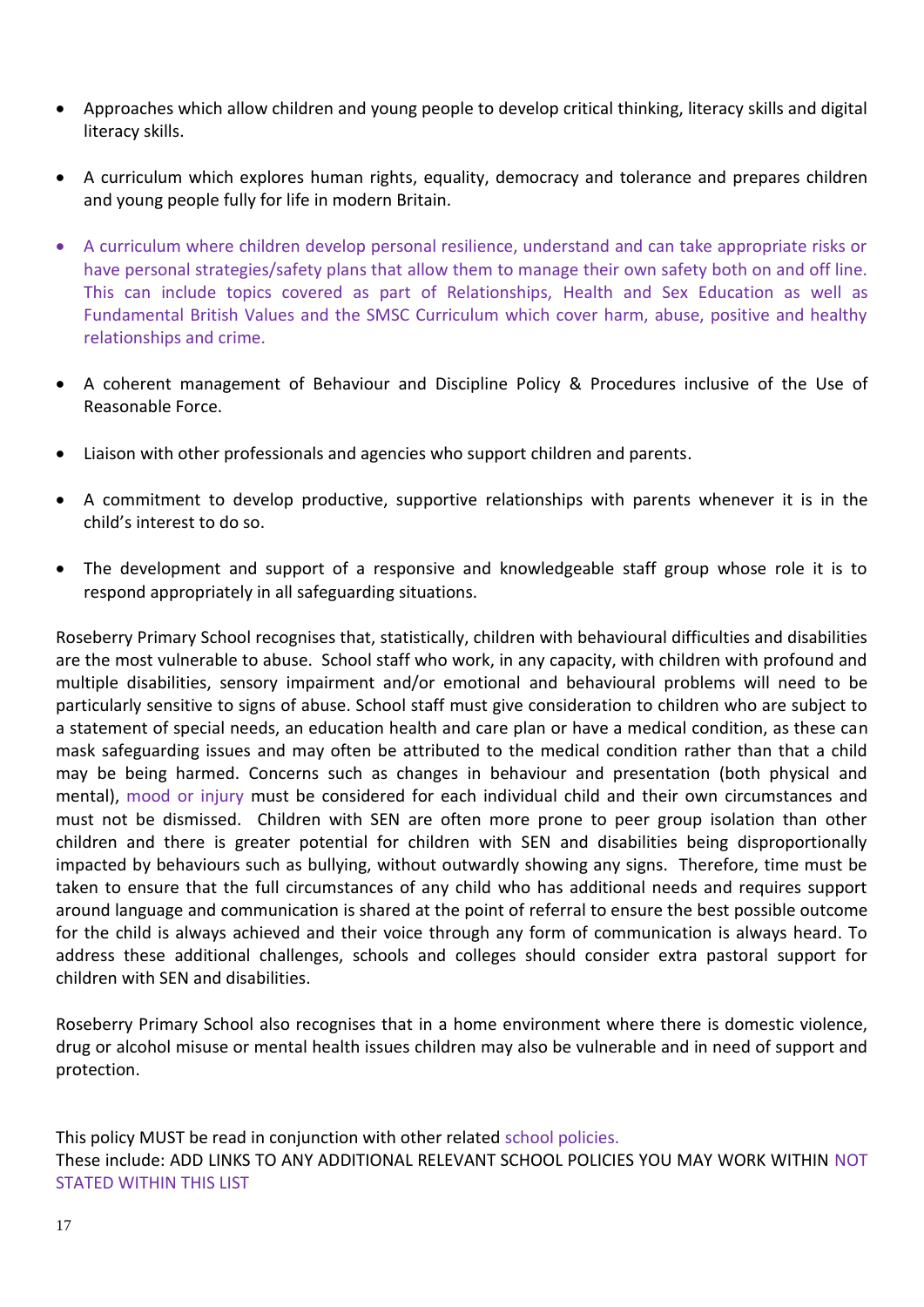- **A Robust School Recruitment and Selection Policy**  inclusive of safer recruitment guidance and regulation, for example a **Single Central Record** which demonstrates the pre-employment checks for all staff (e.g. identity, professional qualifications, right to work in the UK, further checks on people who have lived or worked outside the UK), for the workforce who are in regulatory activity (enhanced DBS, children's/adult barred list, prohibition from teaching check, section 128 check for management positions) and supervision of those who don't meet this requirement.
- Clear recruitment procedures which embed keeping children safe across every aspect from vacancy to conditional appointments, induction and an on-going safeguarding culture of vigilance.
- Trained panel members who ensure that the policy works in practice in all recruitment and selection within the school.
- School Staffing (England) Regulations 2009, Regulation 9: require governing bodies of maintained schools to ensure at least one member of a recruitment panel must undertake safer recruitment training to satisfy all requirements in the statutory guidance Keeping Children Safe in Education 2020 and Working Together 2018.
- Schools Human Resources …….manual or policies and procedures.
- **Staff Behaviour Policy** (code of conduct) Safer Recruitment Consortium Guidance for Safer Working Practices for those working with Young People in Education Settings, May 2019 and Addendum April 2020. The school will ensure that all staff and volunteers are aware of the need for maintaining appropriate and professional boundaries in their relationships with young people and agree to work within all policies and procedures to safeguard both children and adults.
- The school will ensure that staff and volunteers are aware that sexual relationships with pupils aged under 18 are unlawful and could result in legal proceedings being taken against them under the Sexual Offences Act 2003 (Abuse of Position of Trust).
- **Behaviour & Discipline Policy** inclusive of the Use of Reasonable Force/positive handling and confiscating and searching.
- **Anti-Bullying Policy/Online Bullying Policy.**
- **Online Safety Policy** inclusive of appropriate usage documentation (covering the use of mobile phones, cameras and all other technology within the school or setting)
- **Inclusion & Special Education Needs Policy.**
- **The Schools Educational Visits/Off Site Policy** (reviewed annually) reflects the consideration we give to the safeguarding of our children both within the school environment and when away from the school, when undertaking school trips, visits or pupils being creatively educated.
- **Peer on Peer/Child on Child Abuse Policy.**
- **Mental Health and Wellbeing Policy/Process/Plan**
- **Photographic & Digital Imagery Policy** with parental consent forms annually signed.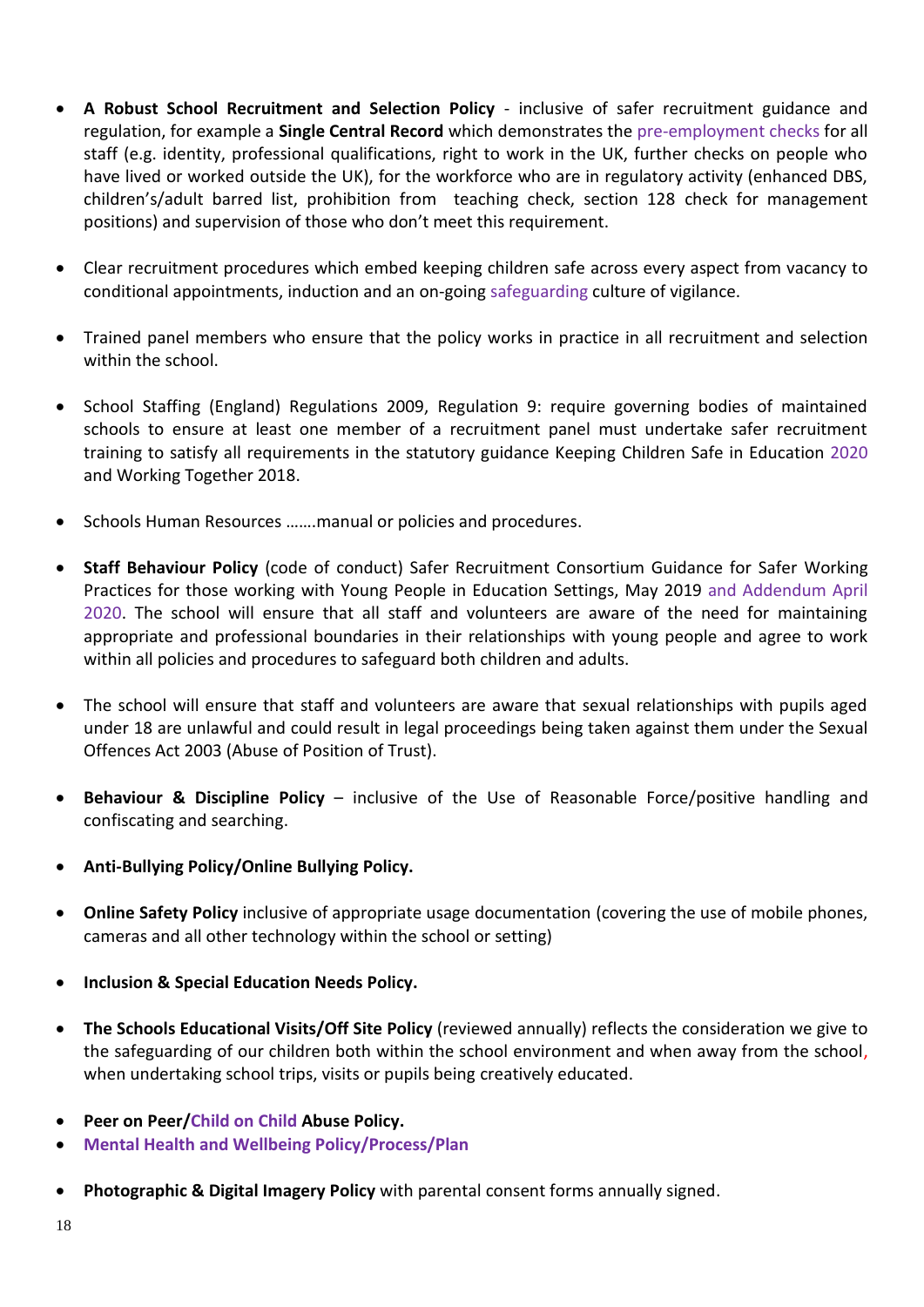- **Administration of Medicines Policy** and procedures with trained staff who manage this.
- **Pupils with Medical Needs Policy** and implications for the workforce, pupils and partnership with parents.
- **Attendance Management Policy** school management for attendance and the partnership with the LA in reporting children missing from education and those deleted from the school's admission register. This includes the need for two emergency contact details for every pupil, where possible.
- **Missing Children Policy** inclusive of runaways, missing, and children missing from education, ensuring appropriate safeguarding responses.
- **Complaints Policy**
- **Allegation Management Policy**
- **Confidentiality and Whistle Blowing Policy.**
- **Information Sharing Policy** (internal and external exchange of information)
- **Looked After Children Policy** inclusive of named Looked After Teacher whose role is to champion the achievement of looked after children in your school and work closely with the Designated Safeguarding Lead and the Virtual Headteacher within the LA who has responsibility for the LAC.
- **Intimate Care and Care Plan Policy** inclusive of procedure to support pupils who have an accident and either wet, soil or menstruate and need assistance.
- **Unaccompanied Travel** to and from school procedure to ensure pupils safety.
- **•** Single Equality Scheme.
- **Spiritual, Moral, Social and Cultural Curriculum** inclusive of Female Genital Mutilation, Domestic Abuse, Child Sexual Exploitation, Mental Health and Well-being and Fundamental British Values.
- **Relationship Education Policy (Primary)** inclusive of Health Education content.
- **Relationship and Sex education (RSE) Policy (Secondary)** inclusive Health Education content.

**This template was originally developed by members of CAPE (The National Group of Education Leads for Safeguarding and Child Protection across the North West/East). Sunderland City Council Education**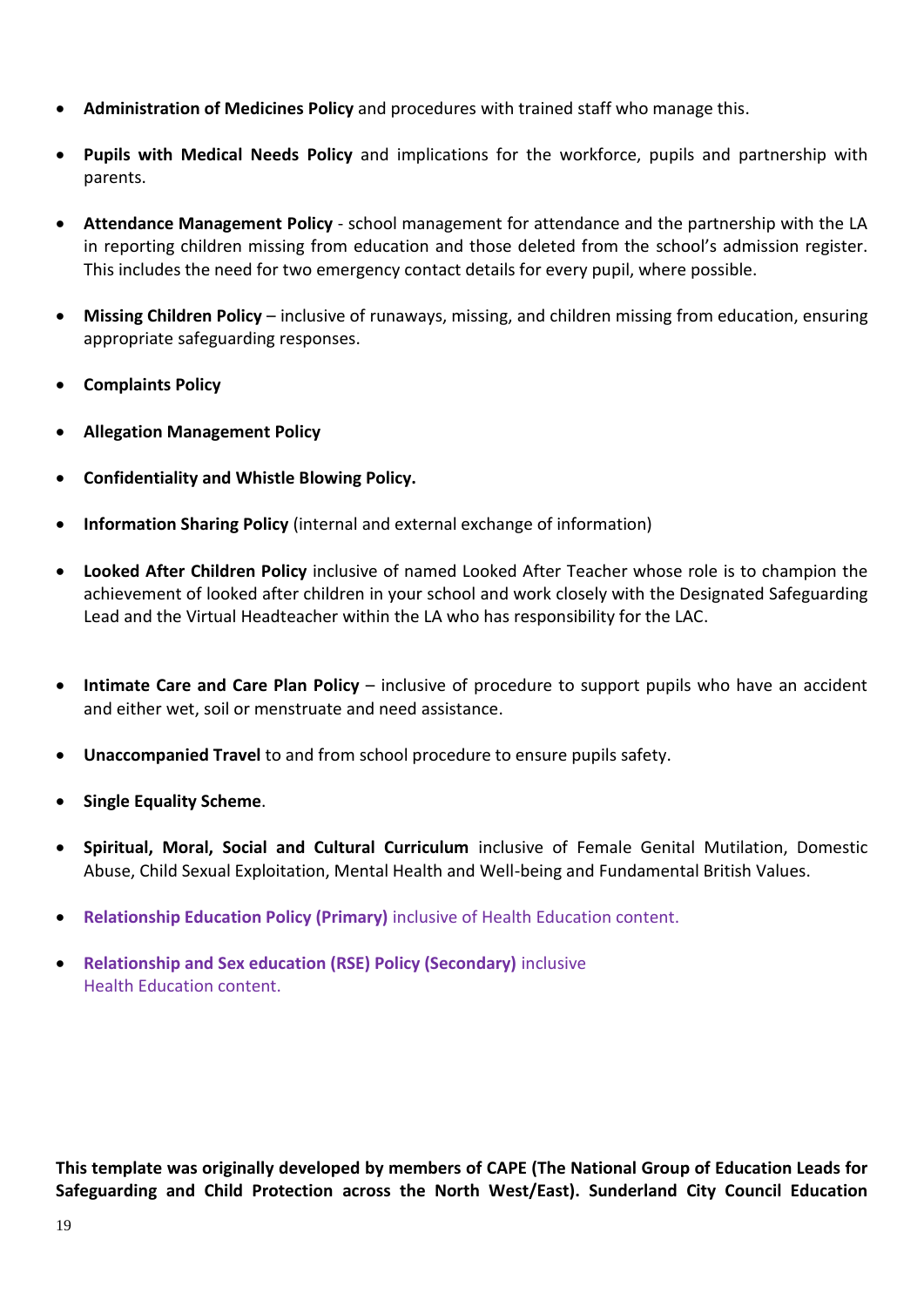**Safeguarding Team remodelled and adapted it to suit local/regional need. Between 2014-2020, this template was again revised in partnership with Pam Gartland: Safeguarding First Ltd to provide a guidance tool for schools in light of the new statutory DfE guidance Keeping Children Safe in Education.**

It has been informed by the following legislation and national & local guidance

Children Act 1989/2004 <http://www.legislation.gov.uk/ukpga/2004/31/contents>

CP SAFER Referral Form <https://www.hsscp.co.uk/>

Data Protection Act 2018 <http://www.legislation.gov.uk/ukpga/2018/12/contents/enacted>

DfE Statutory framework for the Early Years Foundation Stage (EYFS) 2017 [https://assets.publishing.service.gov.uk/government/uploads/system/uploads/attachment\\_data/file/5966](https://assets.publishing.service.gov.uk/government/uploads/system/uploads/attachment_data/file/596629/EYFS_STATUTORY_FRAMEWORK_2017.pdf) [29/EYFS\\_STATUTORY\\_FRAMEWORK\\_2017.pdf](https://assets.publishing.service.gov.uk/government/uploads/system/uploads/attachment_data/file/596629/EYFS_STATUTORY_FRAMEWORK_2017.pdf)

Education Act 2002 Section 175 [www.legislation.gov.uk/ukpga/2002/32/section/175](http://www.legislation.gov.uk/ukpga/2002/32/section/175)

Education (Independent School Standards) Regulations 2014 <http://www.legislation.gov.uk/uksi/2014/3283/schedule/made>

Equality Act 2010

<https://www.gov.uk/guidance/equality-act-2010-guidance>

General Data Protection Regulations, 2018

[https://ec.europa.eu/commission/priorities/justice-and-fundamental-rights/data-protection/2018-reform](https://ec.europa.eu/commission/priorities/justice-and-fundamental-rights/data-protection/2018-reform-eu-data-protection-rules_en)[eu-data-protection-rules\\_en](https://ec.europa.eu/commission/priorities/justice-and-fundamental-rights/data-protection/2018-reform-eu-data-protection-rules_en)

Information Sharing: Advice for Practitioners providing safeguarding services <https://www.gov.uk/government/publications/safeguarding-practitioners-information-sharing-advice>

Freedom of Information Act 2000 [http://www.legislation.gov.uk/ukpga/2000/36/pdfs/ukpga\\_20000036\\_en.pdf](http://www.legislation.gov.uk/ukpga/2000/36/pdfs/ukpga_20000036_en.pdf)

Keeping Children Safe in Education 2020 <https://www.gov.uk/government/publications/keeping-children-safe-in-education--2>

Non-Maintained Special Schools (England) Regulations 2015 <http://www.legislation.gov.uk/uksi/2015/728/made>

Public Sector Equality Duty Guidance for Schools in England [https://www.equalityhumanrights.com/en/publication-download/public-sector-equality-duty-guidance](https://www.equalityhumanrights.com/en/publication-download/public-sector-equality-duty-guidance-schools-england)[schools-england](https://www.equalityhumanrights.com/en/publication-download/public-sector-equality-duty-guidance-schools-england)

Safeguarding Vulnerable Groups Act 2006 <http://www.legislation.gov.uk/ukpga/2006/47/contents>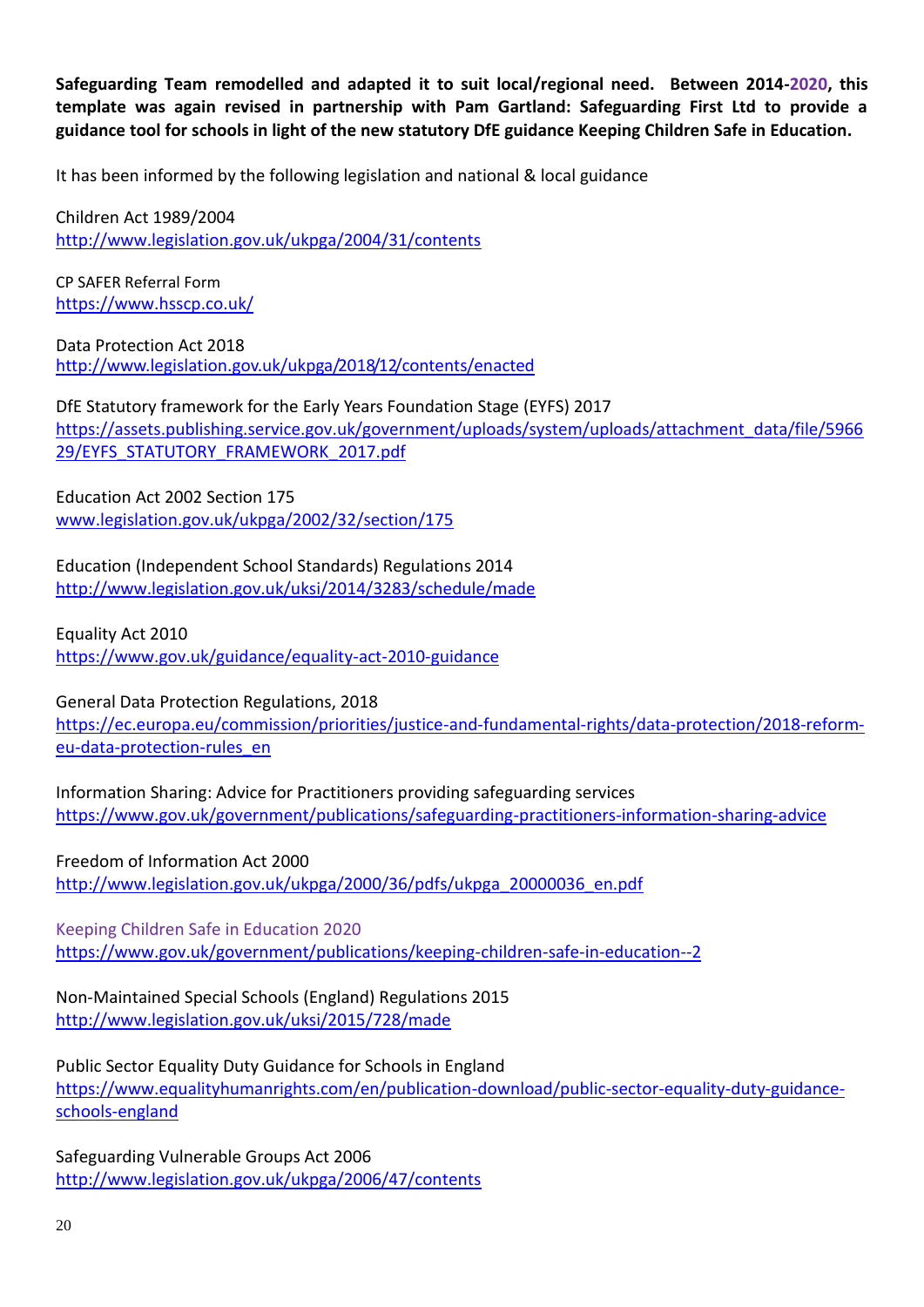School attendance: Guidance for schools <https://www.gov.uk/government/publications/school-attendance>

Sexual Offences Act 2003

<http://www.legislation.gov.uk/ukpga/2003/42/contents>

Hartlepool and Stockton on Tees Safeguarding Children Partnership <https://www.hsscp.co.uk/>

What to do if you are worried a child is being abused 2015 https://www.gov.uk/government/uploads/system/uploads/attachment\_data/file/419604/What\_to\_do\_if you re worried a child is being abused.pdf

Working together to safeguard children HM GOV (2018) <https://www.gov.uk/government/publications/working-together-to-safeguard-children--2>

21 This Policy will be reviewed annually or in light of any changes in legislation and/or guidance. This policy will be updated by our School/Setting at any time that local solutions such as front door services in social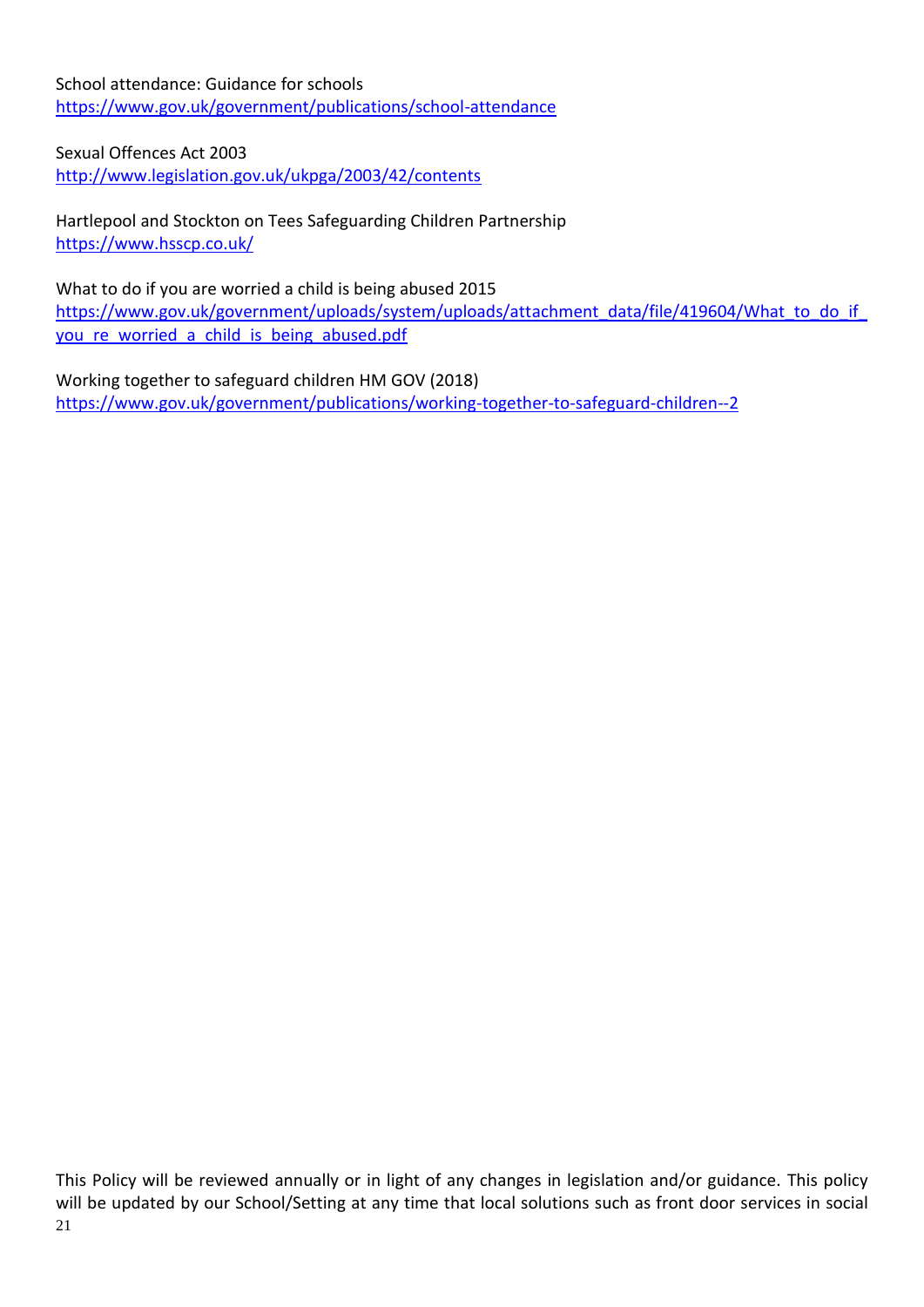care or the DO details change. This policy may also be amended following the annual review with staff where our School/Setting's procedures or practices may change following whole staff discussion or training, to ensure it is the most effective policy in keeping our children safe.

This policy must be ratified by the governing body signed/dated by both the Headteacher and Chair.

Whole-School Policy: Child Protection

#### **Children and Young People**

### **Roseberry Primary School**

| <b>Academic Year</b> | <b>Designated</b><br><b>Safeguarding Lead</b> | <b>Deputy /deputies</b> | <b>Senior Board lead</b><br><b>Safeguarding Governor</b> |
|----------------------|-----------------------------------------------|-------------------------|----------------------------------------------------------|
| 2020/2021            | Maggie Fearnley                               | Cathryn McCabe          | William Walton                                           |
|                      |                                               |                         |                                                          |
|                      |                                               |                         |                                                          |
|                      |                                               |                         |                                                          |
|                      |                                               |                         |                                                          |
|                      |                                               |                         |                                                          |
|                      |                                               |                         |                                                          |
|                      |                                               |                         |                                                          |

| <b>Review Date</b> | <b>Changes made</b>                    | <b>Ratification Date by</b><br><b>Governing Body</b> |
|--------------------|----------------------------------------|------------------------------------------------------|
| 29/01/21           | Update to arrangements for recruitment |                                                      |
|                    |                                        |                                                      |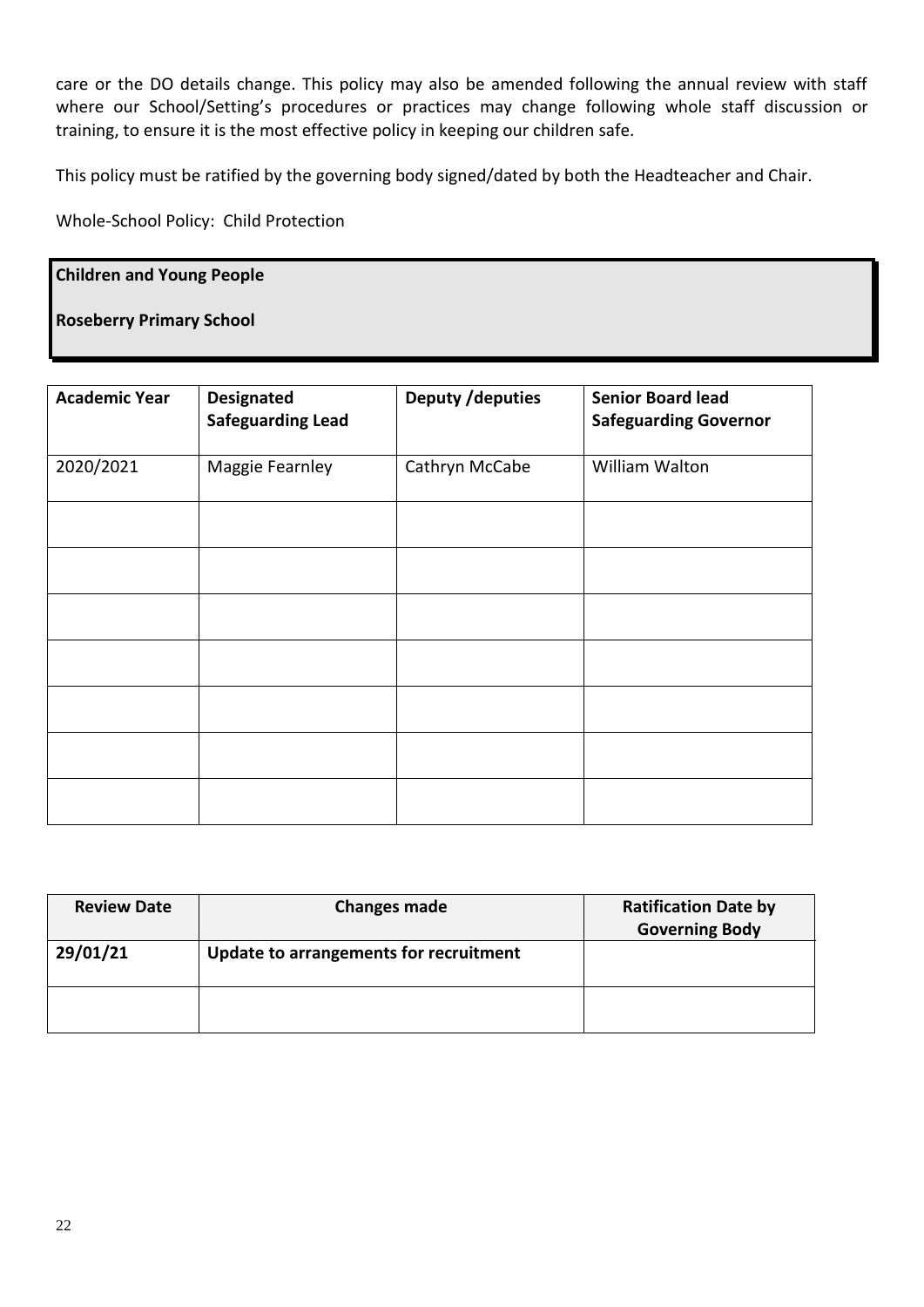### Appendix 1

| Abuse or<br><b>Safeguarding</b> | <b>Link to Guidance/Advice</b>                               | <b>Source</b>                                |
|---------------------------------|--------------------------------------------------------------|----------------------------------------------|
| <b>Issue</b>                    |                                                              |                                              |
| Children & the                  | Advice for 5-11 year olds witnesses in criminal courts       | MoJ Advice                                   |
| court system                    | Advice for 12-17 year olds witnesses in criminal courts      | MoJ Advice                                   |
|                                 | Child arrangements information tool                          |                                              |
| Children missing                |                                                              |                                              |
| from education,                 |                                                              |                                              |
| home or care                    |                                                              |                                              |
|                                 |                                                              |                                              |
| Children with                   | National information centre on Children of Offenders         | Barnardo's in                                |
| family members                  |                                                              | partnership with Her                         |
| in prison                       |                                                              | Majesty's Prison and                         |
|                                 |                                                              | <b>Probation Service</b>                     |
|                                 |                                                              | (HMPPS) Advice                               |
| <b>Child Criminal</b>           |                                                              |                                              |
| Exploitation                    |                                                              |                                              |
| (CCE)                           |                                                              |                                              |
| <b>Child Sexual</b>             | Child sexual exploitation: definition and guide for          | Department for<br>Education                  |
| Exploitation                    | practitioners                                                |                                              |
| (CSE)<br><b>County Lines</b>    | Criminal exploitation of children and vulnerable             | Home Office                                  |
|                                 | adults: county lines                                         |                                              |
| Domestic Abuse                  |                                                              |                                              |
| Operation                       | <b>Operation Encompass Website</b>                           |                                              |
| Encompass                       |                                                              |                                              |
| National                        | NSPCC - UK domestic-abuse Signs Symptoms Effects             |                                              |
| Domestic Abuse                  | Refuge - what is domestic violence/effects of                |                                              |
| Helpline                        | domestic violence on children                                |                                              |
|                                 | SafeLives: Young people and domestic abuse                   |                                              |
| Homelessness                    | <b>Homeless Reduction Act Factsheets</b>                     | Ministry of Housing,                         |
|                                 | Homelessness Reduction Act: policy factsheets                | <b>Communities &amp; Local</b><br>Government |
| So-called                       |                                                              |                                              |
| 'honour-based'                  | Mandatory reporting of female genital mutilation             | Department for                               |
| abuse (inc FGM                  | procedural information                                       | Education &                                  |
| & Forced                        |                                                              | Home Office                                  |
| Marriage)                       | <b>FGM Fact Sheet</b>                                        |                                              |
|                                 | <b>Forced Marriage statutory guidance</b>                    |                                              |
|                                 | <b>Forced Marriage multi-agency guidelines</b>               |                                              |
|                                 |                                                              |                                              |
|                                 | <b>Government's Counter Extremism Strategy</b>               |                                              |
| Preventing                      |                                                              | Home Office                                  |
| Radicalisation                  | <b>Revised Prevent Duty Guidance for England &amp; Wales</b> |                                              |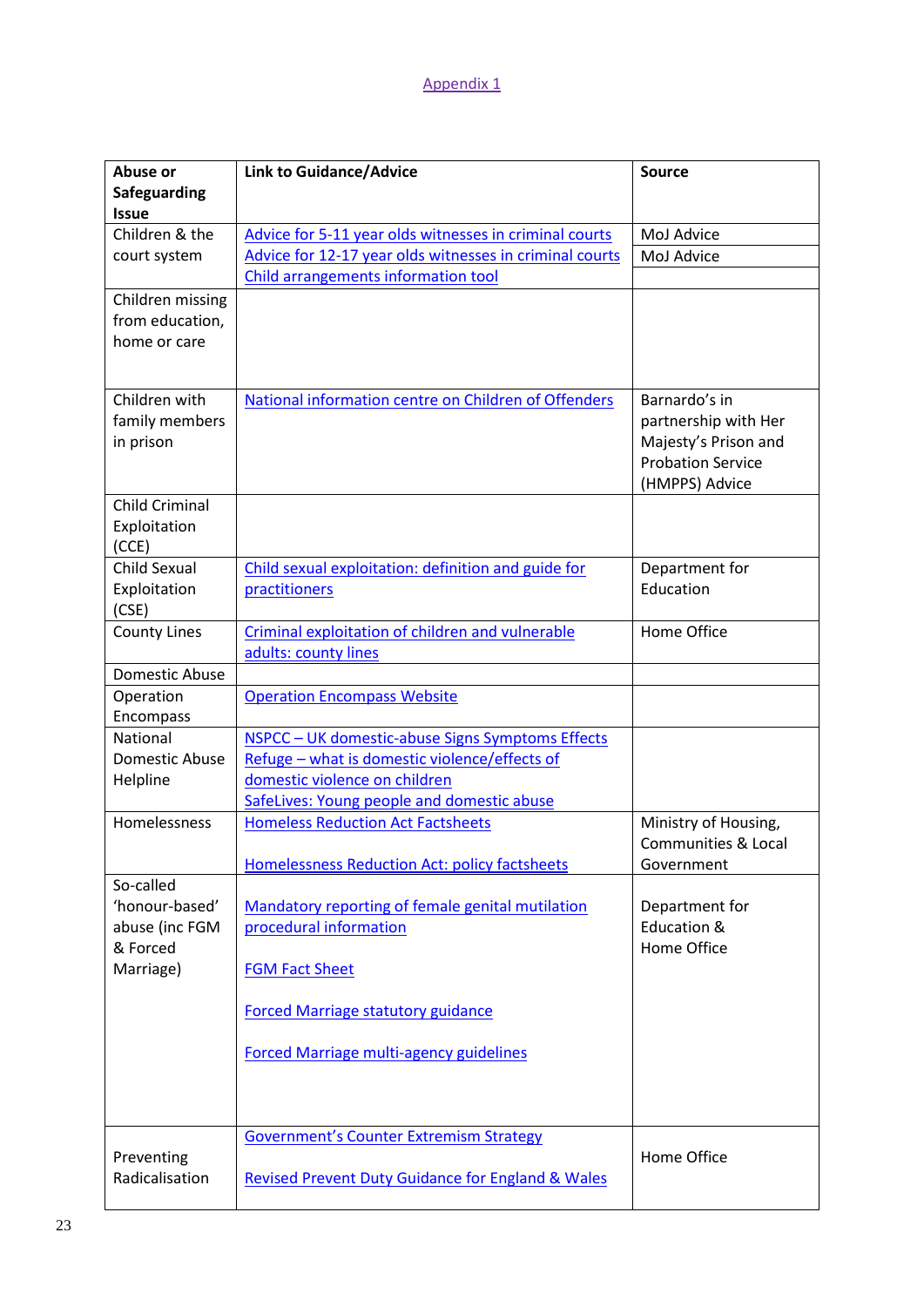|                                         | <b>Terrorism Act 2000</b>                                                                                  |                                               |
|-----------------------------------------|------------------------------------------------------------------------------------------------------------|-----------------------------------------------|
| The Prevent<br>Duty                     | Prevent duty guidance: for England & Wales<br>Prevent duty guidance: for further education<br>institutions | Home Office                                   |
| Channel                                 | <b>Channel Guidance</b>                                                                                    | Home Office                                   |
|                                         | <b>Prevent Duty</b>                                                                                        | Home Office                                   |
|                                         | <b>Prevent awareness e-learning</b>                                                                        |                                               |
|                                         | <b>Prevent referrals e-learning</b>                                                                        |                                               |
|                                         | <b>Channel awareness e-learning</b>                                                                        | <b>Channel Awareness</b>                      |
|                                         | <b>Educate Against Hate</b>                                                                                | <b>Educate Against Hate</b>                   |
|                                         | <b>Prevent for FE &amp; Training</b>                                                                       | <b>Education &amp; Training</b><br>Foundation |
| Peer on<br>peer/child on<br>child abuse |                                                                                                            |                                               |
| Sexual violence                         | <b>Sexual Offences Act 2003</b>                                                                            |                                               |
| and sexual<br>harassment                | What is consent?                                                                                           | Disrespect Nobody                             |
| between<br>children in                  | <b>PSHE Teaching about consent</b>                                                                         | <b>PSHE Association</b>                       |
| schools &<br>colleges                   | <b>Project deSHAME</b>                                                                                     | Childnet International                        |
|                                         | What to do if you're worried a child is being abused                                                       | <b>DfE</b>                                    |
|                                         | Domestic abuse: Various Information / Guidance                                                             | Home Office                                   |
|                                         | <b>Faith based abuse: National Action Plan</b>                                                             | <b>DfE</b>                                    |
|                                         | Relationship abuse: disrespect nobody                                                                      | Home Office                                   |
| <b>Bullying</b>                         | <b>Preventing and Tackling Bullying</b>                                                                    | <b>DfE</b>                                    |
|                                         | Cyber bullying: advice for headteachers and school<br><b>staff</b>                                         | <b>DfE</b>                                    |
|                                         |                                                                                                            |                                               |
| Children missing<br>from education,     | <b>Children missing education</b>                                                                          | <b>DfE</b>                                    |
| home or care                            | Child missing from home or care                                                                            | <b>DfE</b>                                    |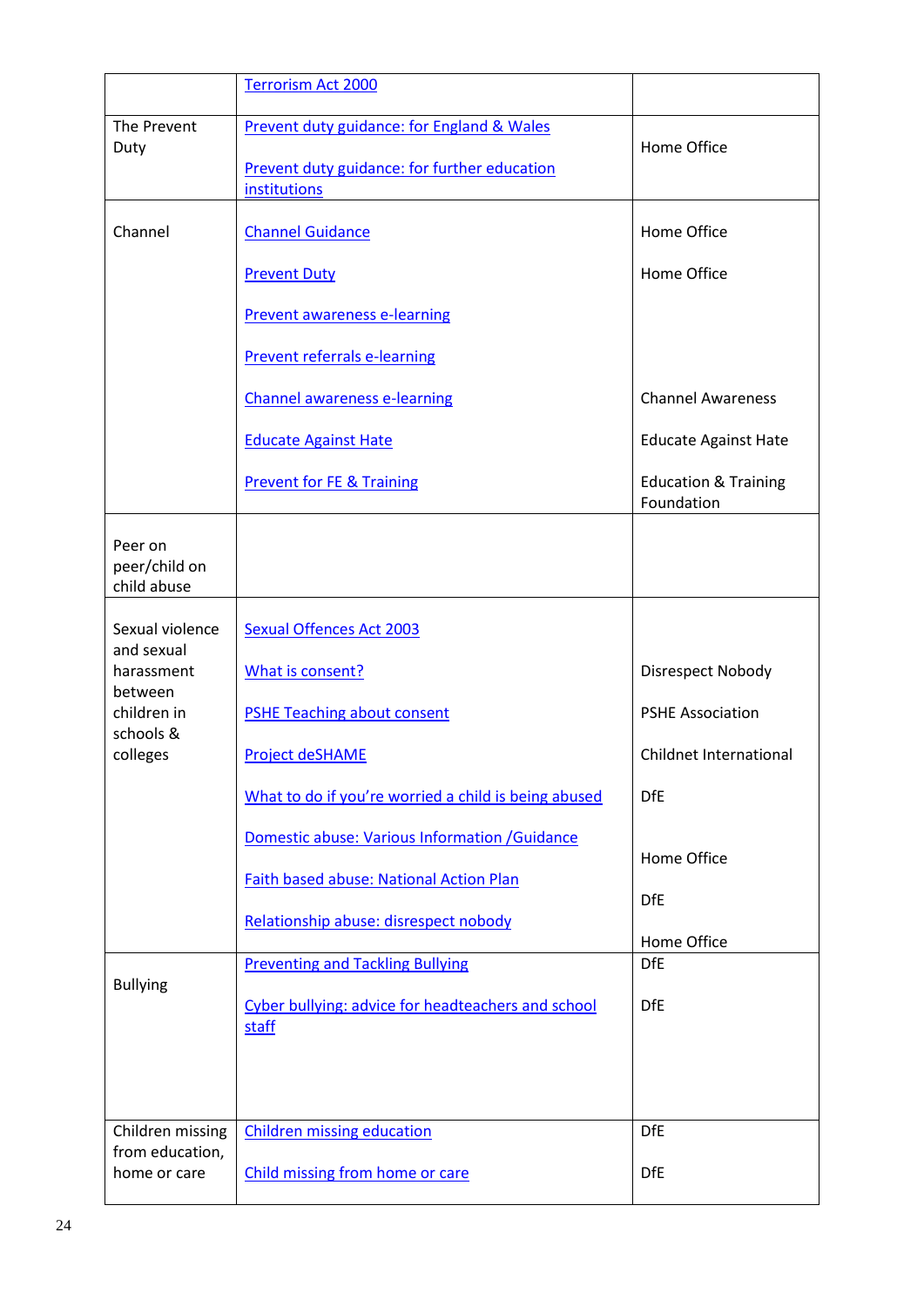|                                              | Children and adults missing strategy                                                                          | Home Office                                               |
|----------------------------------------------|---------------------------------------------------------------------------------------------------------------|-----------------------------------------------------------|
| Children with<br>family members<br>in prison | National Information Centre on Children of Offenders                                                          | Barnardo's & HM Prison<br>& Probation Service             |
| Child<br>Exploitation                        | <b>Trafficking: safeguarding children</b>                                                                     | DfE & Home Office                                         |
|                                              | Drugs: advice for schools                                                                                     | DfE & ACPO                                                |
| <b>Drugs</b>                                 | Drug strategy 2017                                                                                            | DfE & ACPO                                                |
|                                              | Information and advice on drugs                                                                               | <b>Talk to Frank</b>                                      |
|                                              | <b>ADEPIS platform sharing information and resources</b><br>for schools: covering drug (& alcohol) prevention | Mentor UK                                                 |
| 'Honour Based<br>Abuse' (so                  | Female genital mutilation: information and resources                                                          | Home Office                                               |
| called)                                      | Female genital mutilation: multi agency statutory<br>guidance                                                 | DfE, DH & Home Office                                     |
|                                              | Fabricated or induced illness: safeguarding children                                                          | DfE, DH & Home Office                                     |
| Health and<br>Well-being                     | Rise Above: Free PSHE resources on health, wellbeing<br>and resilience                                        | <b>Public Health England</b>                              |
|                                              | Medical-conditions: supporting pupils at school                                                               | <b>DfE</b>                                                |
|                                              | Mental health & behaviour                                                                                     | <b>DfE</b>                                                |
| Homelessness                                 | Homelessness: How local authorities should exercise<br>their functions                                        | Ministry of Housing,<br>Communities & Local<br>Government |
| Online                                       | Sexting: responding to incidents and safeguarding<br>children                                                 | UK Council for Internet<br>Safety                         |
| Private fostering                            | Private fostering: local authorities                                                                          | <b>DfE</b>                                                |
|                                              |                                                                                                               |                                                           |
|                                              | <b>Prevent duty guidance</b>                                                                                  | Home Office                                               |
| Radicalisation                               | Prevent duty: additional advice for schools                                                                   | <b>DfE</b>                                                |
|                                              | <b>Educate Against Hate website</b>                                                                           | DfE & Home Office                                         |
|                                              | <b>Prevent for FE &amp; Training</b>                                                                          | <b>Education and Training</b><br>Foundation               |